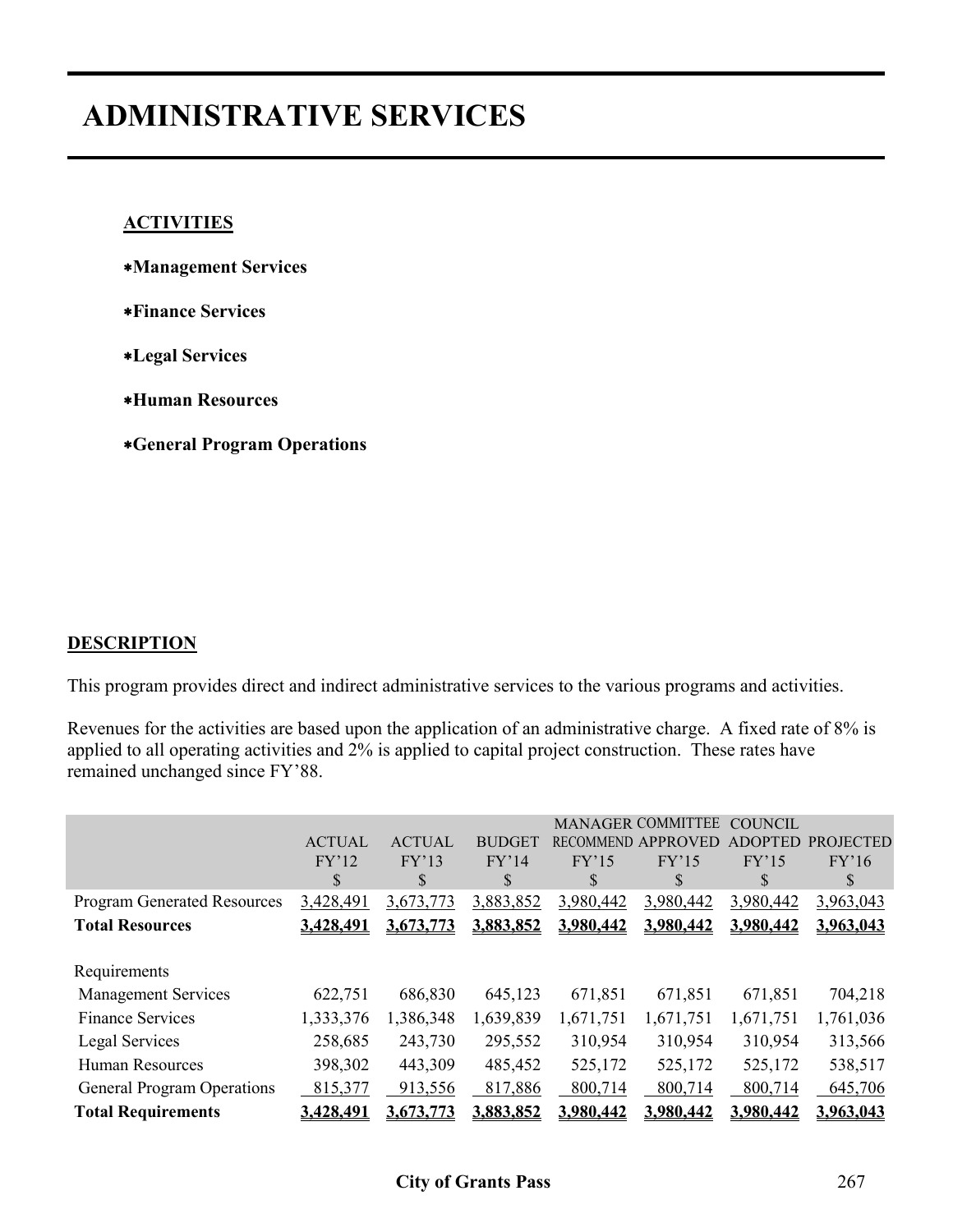## **Program: Administrative Services – Program Summary**

#### *Mission Statement:*

*"The mission of the Administrative Services Department is to provide efficient and effective administration and management services for the City Council, City Departments and Programs, City Staff and the Citizens of Grants Pass."* 

#### *Services Delivered:*

This program is responsible for administrative and fiscal management of the City. This includes management, financial, legal and human resource services. Administrative Services also provides for expenditures that support the entire City, such as postage, copying and general staff training.

This program supports Council's Strategic Plan and all of Council's Goals throughout the entire City organization with particular emphasis on the Council's Goal of **"Provide cooperative, shared leadership involving Council, Staff and Community"**. A major focus will be coordination of increased and improved communication and enhanced utilization of technology.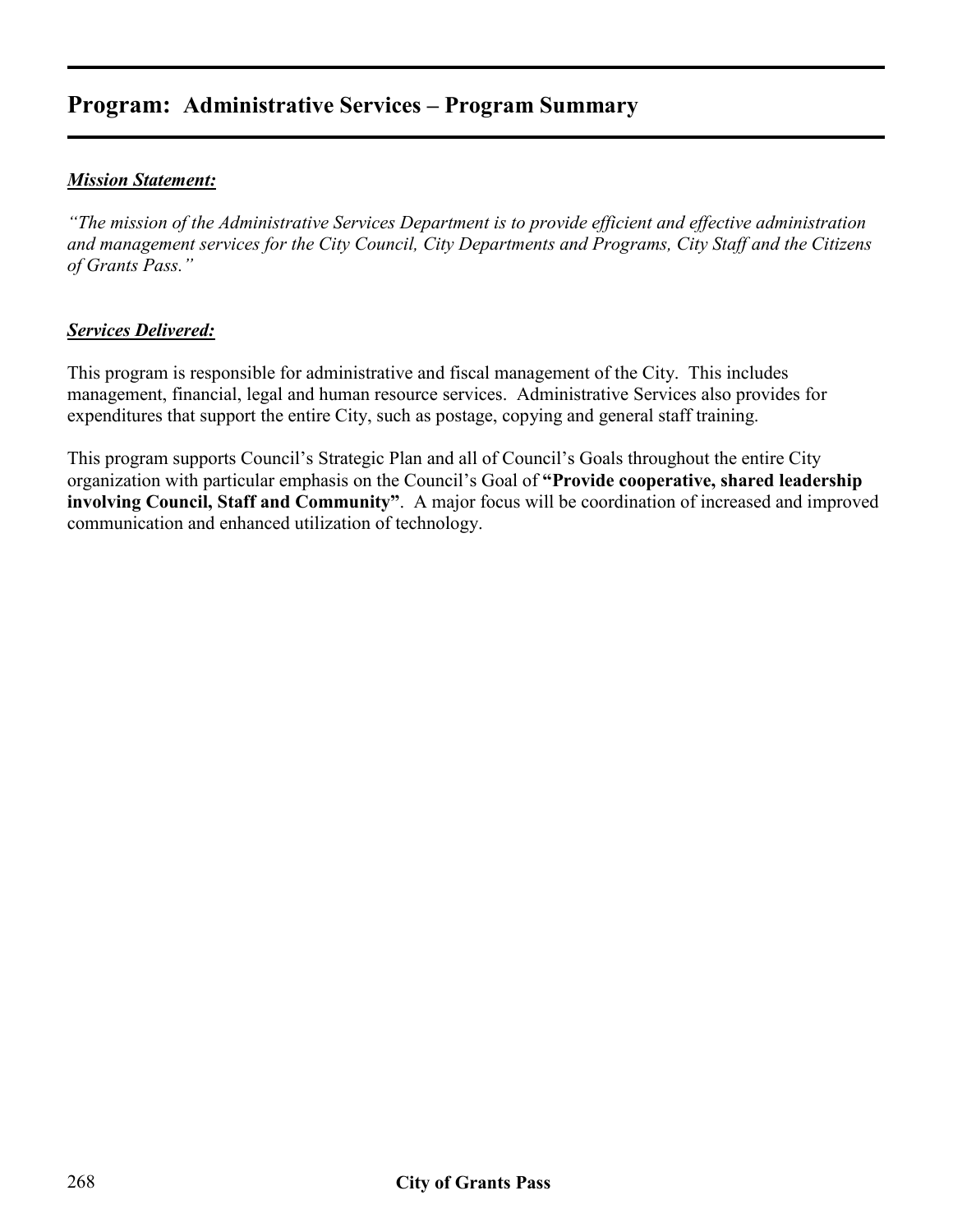|  | <b>Program: Administrative Services– Program Summary</b> |  |  |  |
|--|----------------------------------------------------------|--|--|--|
|--|----------------------------------------------------------|--|--|--|

| <u>Program Financial Summary</u>                      |                              |                              |                              |                  |                                                               |                                 |                                    |  |  |  |  |
|-------------------------------------------------------|------------------------------|------------------------------|------------------------------|------------------|---------------------------------------------------------------|---------------------------------|------------------------------------|--|--|--|--|
| Resources                                             | <b>ACTUAL</b><br>FY'12<br>\$ | <b>ACTUAL</b><br>FY'13<br>\$ | <b>BUDGET</b><br>FY'14<br>\$ | FY'15<br>\$      | <b>MANAGER COMMITTEE</b><br>RECOMMEND APPROVED<br>FY'15<br>\$ | <b>COUNCIL</b><br>FY'15<br>$\$$ | ADOPTED PROJECTED<br>FY'16<br>$\$$ |  |  |  |  |
| <b>Beginning Balance</b>                              | 485,399                      | 603,610                      | 554,598                      | 554,598          | 554,598                                                       | 554,598                         | 450,779                            |  |  |  |  |
| <b>Current Resources</b><br><b>Activity Generated</b> |                              |                              |                              |                  |                                                               |                                 |                                    |  |  |  |  |
| <b>Redwood Sewer District</b>                         | 50,005                       | 55,230                       | $\boldsymbol{0}$             | $\boldsymbol{0}$ | $\boldsymbol{0}$                                              | $\boldsymbol{0}$                | $\boldsymbol{0}$                   |  |  |  |  |
| GP Redevelopment Agency                               | 5,762                        | 3,402                        | $\Omega$                     | $\mathbf{0}$     | $\boldsymbol{0}$                                              | 0                               | $\theta$                           |  |  |  |  |
| Revenue Other Agencies                                | 10,964                       | 14,613                       | 25,100                       | 16,800           | 16,800                                                        | 16,800                          | 14,100                             |  |  |  |  |
| Interest                                              | 6,729                        | 6,515                        | 6,800                        | 6,800            | 6,800                                                         | 6,800                           | 6,800                              |  |  |  |  |
| Other Revenue                                         | 26,230                       | 46,418                       | 42,000                       | 42,000           | 42,000                                                        | 42,000                          | 42,000                             |  |  |  |  |
| <b>Administrative Charges</b>                         | 2,248,602                    | 2,328,633                    | 2,614,100                    | 2,704,721        | 2,704,721                                                     | 2,704,721                       | 2,793,841                          |  |  |  |  |
| Direct Charges                                        | 594,800                      | 615,352                      | 641,254                      | 655,523          | 655,523                                                       | 655,523                         | 655,523                            |  |  |  |  |
| <b>Total Current Revenues</b>                         | 2,943,092                    | 3,070,163                    | 3,329,254                    | 3,425,844        | 3,425,844                                                     | 3,425,844                       | 3,512,264                          |  |  |  |  |
| <b>Total Resources</b>                                | 3,428,491                    | 3,673,773                    | 3,883,852                    | 3,980,442        | 3,980,442                                                     | 3,980,442                       | 3,963,043                          |  |  |  |  |
|                                                       | <b>ACTUAL</b>                | <b>ACTUAL</b>                | <b>BUDGET</b>                |                  | MANAGER COMMITTEE COUNCIL<br>RECOMMEND APPROVED               |                                 | ADOPTED PROJECTED                  |  |  |  |  |
| Requirements                                          | FY'12                        | FY'13                        | FY'14                        | FY'15            | FY'15                                                         | FY'15                           | FY'16                              |  |  |  |  |
|                                                       | $\mathcal{S}$                | \$                           | \$                           | \$               | \$                                                            | \$                              | \$                                 |  |  |  |  |
| <b>Management Services</b>                            | 596,831                      | 660,910                      | 612,718                      | 639,781          | 639,781                                                       | 639,781                         | 672,148                            |  |  |  |  |
| <b>Finance Services</b>                               | 1,267,500                    | 1,329,007                    | 1,583,977                    | 1,599,597        | 1,599,597                                                     | 1,599,597                       | 1,688,882                          |  |  |  |  |
| Legal Services                                        | 249,797                      | 236,022                      | 287,649                      | 302,621          | 302,621                                                       | 302,621                         | 305,233                            |  |  |  |  |
| Human Resources                                       | 386,690                      | 431,697                      | 472,751                      | 511,780          | 511,780                                                       | 511,780                         | 525,125                            |  |  |  |  |
| <b>General Program Operations</b>                     | 142,523                      | 128,299                      | 191,000                      | 191,500          | 191,500                                                       | 191,500                         | 192,500                            |  |  |  |  |
| <b>Direct Charges</b>                                 | 170,063                      | 171,635                      | 184,761                      | 205,364          | 205,364                                                       | 205,364                         | 205,564                            |  |  |  |  |
| Capital Outlay                                        | 11,477                       | 817                          | 10,000                       | 10,000           | 10,000                                                        | 10,000                          | 10,000                             |  |  |  |  |
| <b>Indirect Charges</b>                               | $\overline{0}$               | $\overline{0}$               | $\overline{0}$               | 69,020           | 69,020                                                        | 69,020                          | 71,990                             |  |  |  |  |
| <b>Subtotal Expenditures</b>                          | 2,824,881                    | 2,958,387                    | 3,342,856                    | 3,529,663        | 3,529,663                                                     | 3,529,663                       | 3,671,442                          |  |  |  |  |
| Contingencies                                         | $\boldsymbol{0}$             | $\boldsymbol{0}$             | 540,996                      | 450,779          | 450,779                                                       | 450,779                         | 291,601                            |  |  |  |  |
| <b>Ending Balance</b>                                 | 603,610                      | 715,386                      | $\overline{0}$               | $\overline{0}$   | $\overline{0}$                                                | $\overline{0}$                  | $\overline{0}$                     |  |  |  |  |
|                                                       |                              |                              |                              |                  |                                                               |                                 |                                    |  |  |  |  |

#### *Program Financial Summary*

**Total Requirements 3,428,491 3,673,773 3,883,852 3,980,442 3,980,442 3,980,442 3,963,043**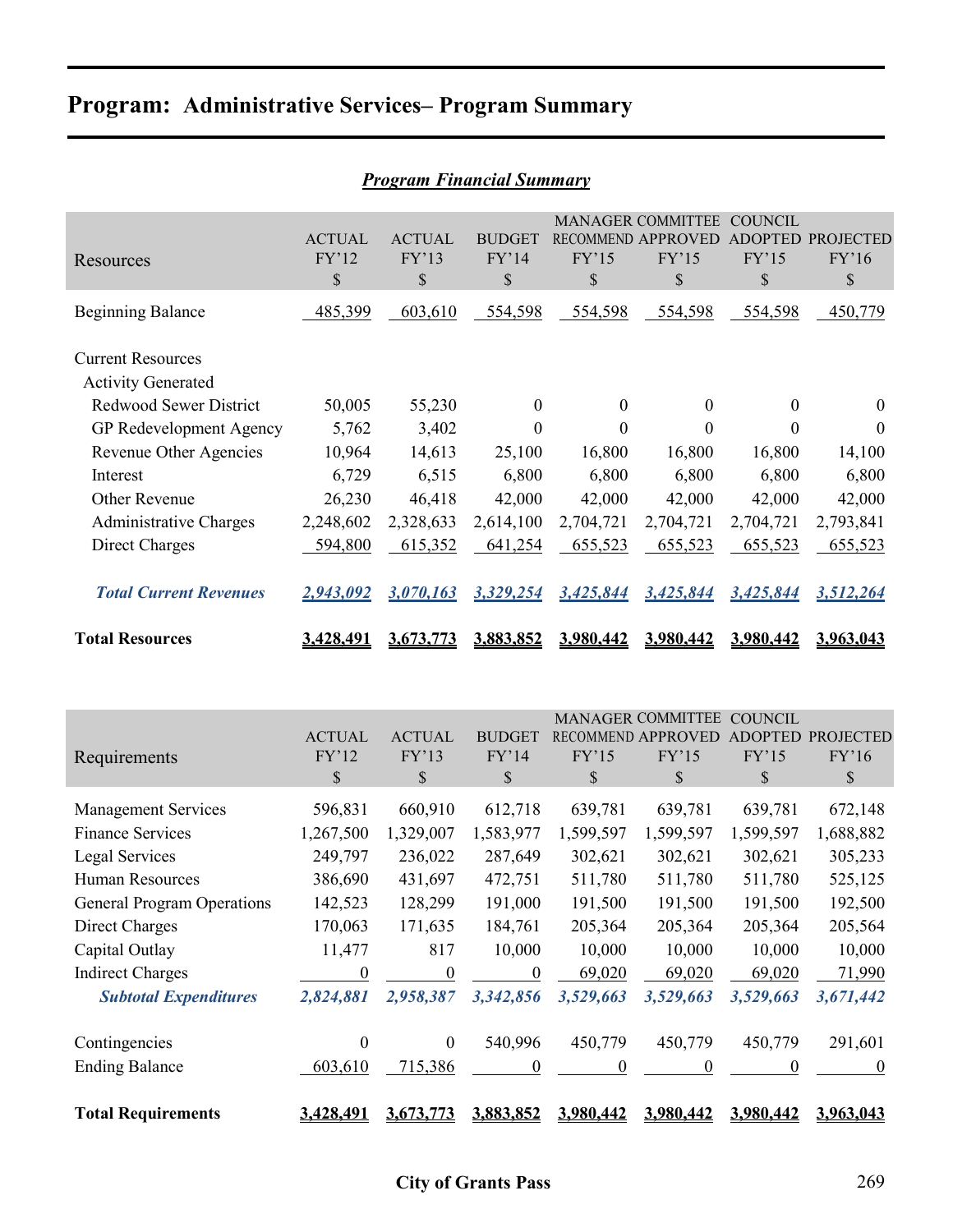#### *Mission Statement:*

*"The mission of the Administrative Services Department is to provide efficient and effective administration and management services for the City Council, City Departments and Programs, City Staff and the Citizens of Grants Pass."* 

#### *Services Delivered:*

This activity provides professional leadership in the administration of the goals and policies formulated by the Council. The City Manager also coordinates and directs all City operations. The City Manager is the official purchasing agent, personnel officer, superintendent of the utility system and budget officer for the City. The City Manager is responsible for the coordination of all operations of the City, including capital investments and support for all operating divisions. In addition to direct City administration, the management staff will provide community service by coordinating the painting of at least 5 homes in the  $26<sup>th</sup>$ year of the Paint Your Heart Out Program.

#### *Performance Measurements:*

| <b>Indicator</b>                                                                                                                                                                                   | 2011-12       |                | 2012-13       |            | 2013-14        | 2014-15    | 2015-16    |
|----------------------------------------------------------------------------------------------------------------------------------------------------------------------------------------------------|---------------|----------------|---------------|------------|----------------|------------|------------|
| <b>Outputs</b>                                                                                                                                                                                     | <b>Actual</b> | <b>Est</b>     | <b>Actual</b> | <b>Est</b> | <b>Est</b>     | <b>Est</b> | <b>Est</b> |
| Number of community forums held                                                                                                                                                                    | 4             | 2              | 5             | 2          | 2              | 2          | 2          |
| Number of leadership training opportunities<br>held for Council and committee members                                                                                                              | 4             | $\overline{2}$ | $\mathbf{1}$  | 2          | $\overline{2}$ | 2          | 2          |
| Number of joint workshops held with County<br>Commissioners                                                                                                                                        | 15            | 28             | 4             | 4          | 4              | 4          | 4          |
| Number of meetings held with District 7<br>representatives                                                                                                                                         | 2             | 4              | 0             | 4          | 4              | 4          | 4          |
| <b>Effectiveness</b>                                                                                                                                                                               | Actual        | Goal           | <b>Actual</b> | Goal       | Goal           | Goal       | Goal       |
| Satisfaction with overall quality of City services<br>to residents (measured by the percent of<br>residents that responded with "Very Satisfied"<br>or "Satisfied" in the annual community survey) | 80%           | 85%            | 79%           | 80%        | 85%            | 85%        | 90%        |
| <b>Efficiency</b>                                                                                                                                                                                  | Actual        | Goal           | <b>Actual</b> | Goal       | Goal           | Goal       | Goal       |
| Cost of Service per Citizen                                                                                                                                                                        | \$21.26       | N/A            | \$19.77       | \$21.97    | \$18.40        | \$18.40    | \$18.97    |

#### **Management Performance Measures**

#### *FY'15 Anticipated Accomplishments & Corresponding Council Goal - Strategic Plan Item:*

#### **Provide Cooperative, Shared Leadership Involving Council, Staff and Community**

- Provide leadership training.
- Implement community communication strategies.
- Ensure efficiency and effectiveness in City Operations.
- Provide outstanding customer service in all areas of operations.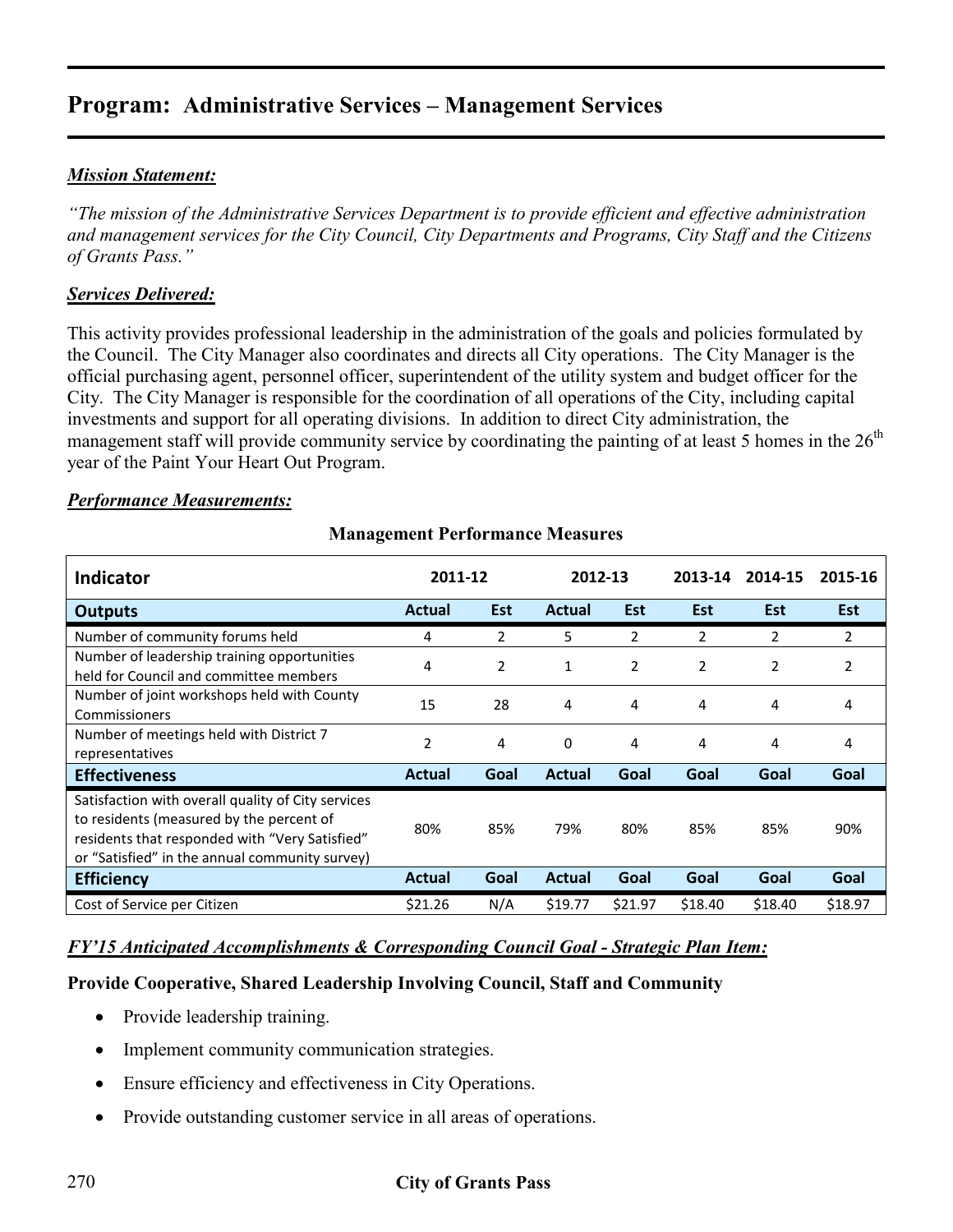#### *Budget Highlights:*

The budget provides effective staffing levels to afford comprehensive, unbiased expertise and valued assistance to the City Council and staff in terms of thorough staff reports, strategic recommendations, effective presentations and administrative support.

#### *FY'14 Activity Review:*

Strategic Planning – The City Manager facilitated the Grants Pass 2014-2015 Strategic Planning Session. A strategic plan helps an organization perform at a high level by defining expectations and aligning resources. It provides a clear course of action for achieving positive results. A strategic plan also provides an opportunity for Council, the community and staff to all see the routes to be taken to achieve our goals; providing an opportunity for an alignment of resources to achieve a common goal.

Community Forums – The City held a number of forums to seek input from the community on a number of important issues. The idea of the open forums is to provide an opportunity for citizens to speak out about issues that mutually affect the City and the community. It also allows residents to have influence in their communities by giving them an additional venue to express their concerns and provide an opportunity to suggest solutions to those issues. The following community forums were held in FY' 13/14: Transient/Homeless, Tractor Trailer Parking, Goal Setting, Development Permitting and Processes, and Temporary Jail Bed Contract.

Customer Service focus – One of the City's organizational values is quality customer service. One focus area within customer service is developing an understanding on how the City delivers the service to the customer and how we can improve our processes. A process improvement focus helps introduce process changes to improve the quality of our services, to better match customer needs.

PAVE – Management proposed some changes to the City's audit process. The adopted changes built on the success of the Audit Committee and included visioning and enhancement, which created the Performance Audit, Visioning and Enhancement (PAVE) Committee.

City Employee and Citizen Newsletters - Administrative Services utilizes newsletters as one part of an educational strategy for the employees and citizens. The newsletters create increased awareness and provide basic information on current projects, new ideas or general concepts.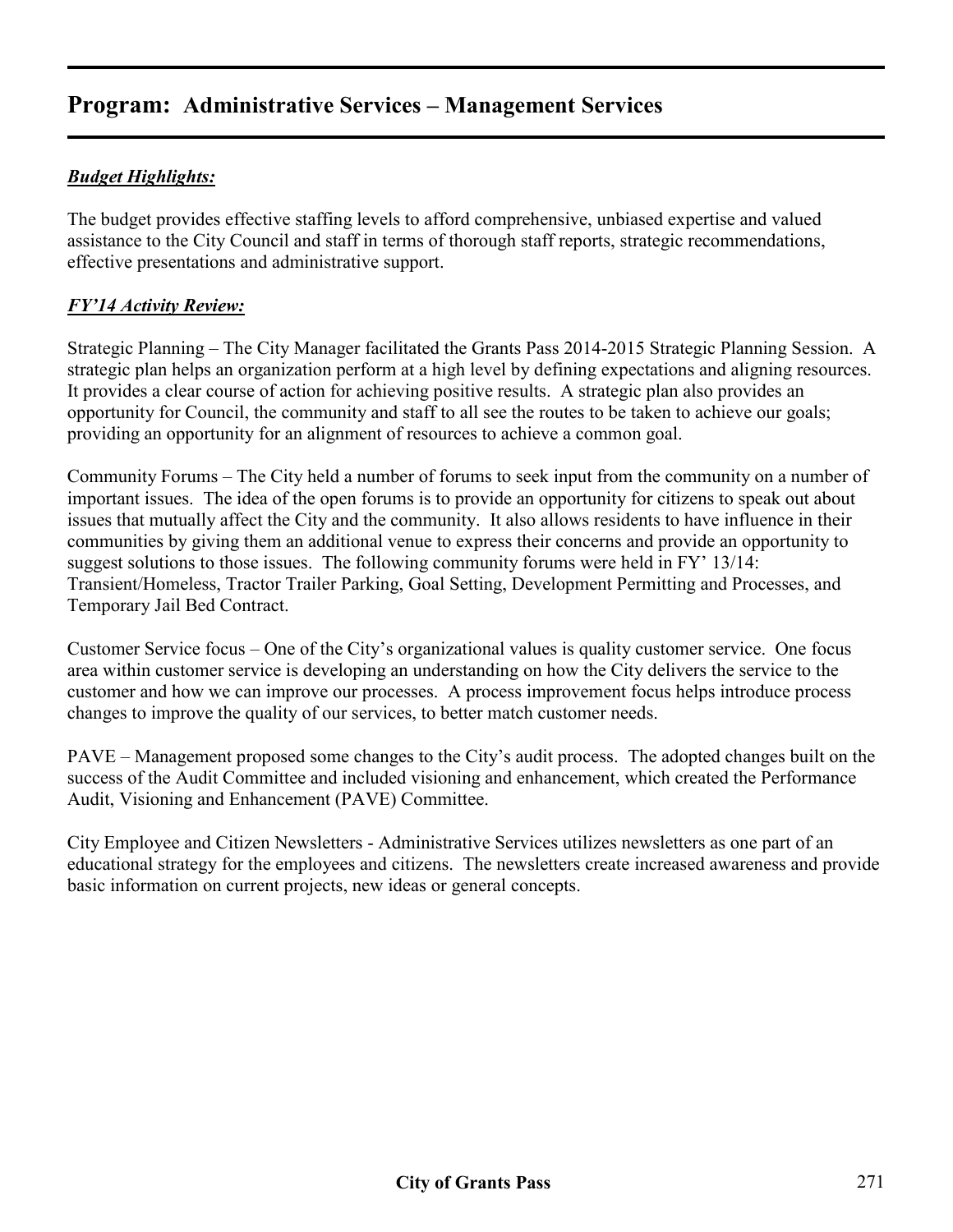| <b>Financial Summary</b>  |               |               |               |         |                          |                |                  |  |  |  |
|---------------------------|---------------|---------------|---------------|---------|--------------------------|----------------|------------------|--|--|--|
|                           |               |               |               |         | <b>MANAGER COMMITTEE</b> | <b>COUNCIL</b> |                  |  |  |  |
|                           | <b>ACTUAL</b> | <b>ACTUAL</b> | <b>BUDGET</b> |         | RECOMMEND APPROVED       | <b>ADOPTED</b> | <b>PROJECTED</b> |  |  |  |
| Requirements              | FY'12         | FY'13         | FY'14         | FY'15   | FY'15                    | FY'15          | FY'16            |  |  |  |
|                           | \$            | \$            | \$            | \$      | \$                       | S              | \$               |  |  |  |
|                           |               |               |               |         |                          |                |                  |  |  |  |
| <b>Personnel Services</b> | 565,435       | 628,954       | 574,651       | 601,843 | 601,843                  | 601,843        | 633,530          |  |  |  |
| Materials & Supplies      | 9,683         | 8,889         | 7,700         | 7,100   | 7,100                    | 7,100          | 7,100            |  |  |  |
| Contractual/Prof Services | 21,713        | 23,067        | 30,367        | 30,838  | 30,838                   | 30,838         | 31,518           |  |  |  |
| Direct Charges            | 25,920        | 25,920        | 32,405        | 32,070  | 32,070                   | 32,070         | 32,070           |  |  |  |
|                           |               |               |               |         |                          |                |                  |  |  |  |
| <b>Total Requirements</b> | 622.751       | 686.830       | 645.123       | 671.851 | 671.851                  | 671.851        | 704,218          |  |  |  |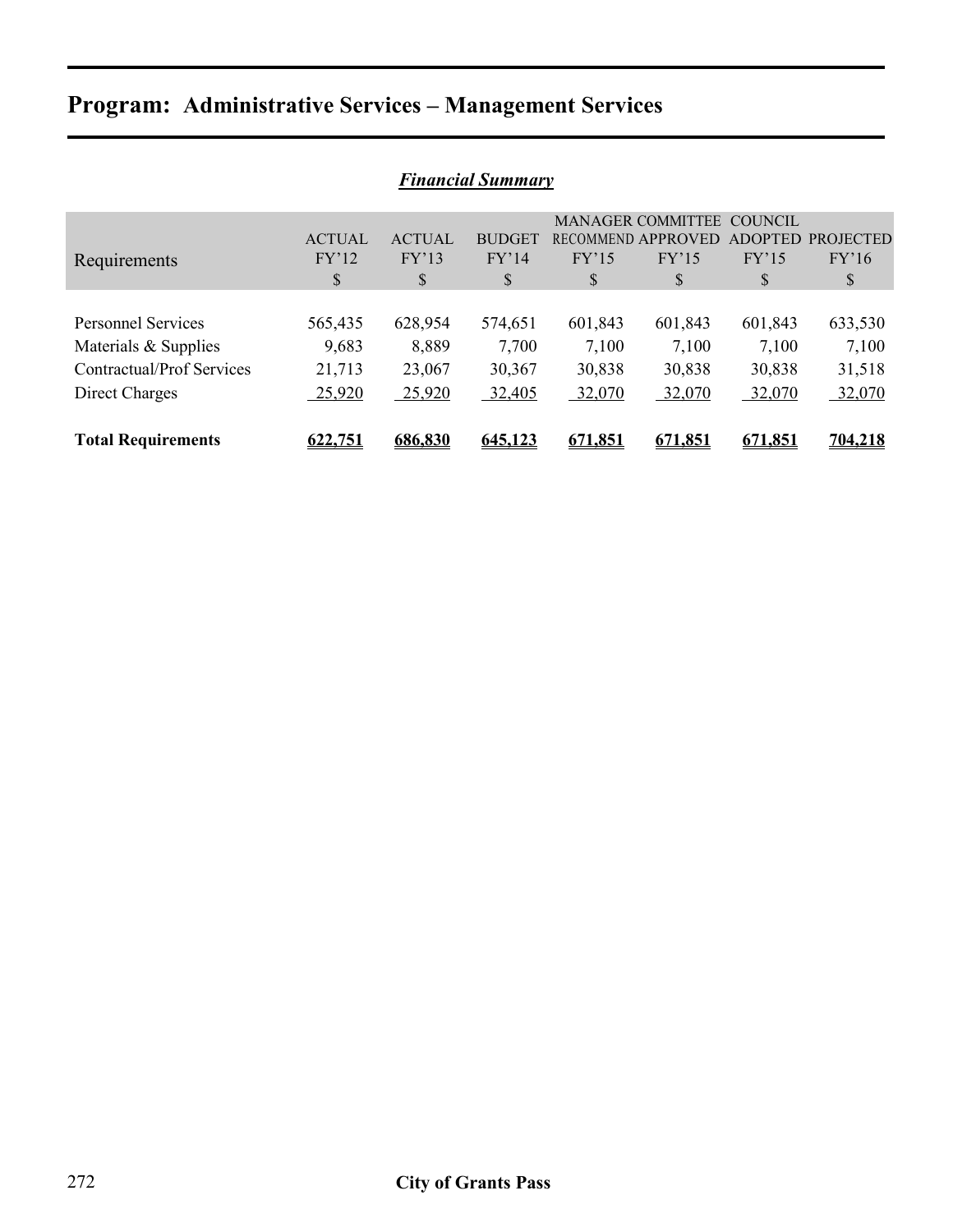| <b>BUDGET</b> | <b>BUDGET</b>  | <b>BUDGET</b>                                                  |                  |                           |                           |                                                                                     |
|---------------|----------------|----------------------------------------------------------------|------------------|---------------------------|---------------------------|-------------------------------------------------------------------------------------|
| FY'12         | FY'13          | FY'14                                                          | FY'15            | FY'15                     | FY'15                     | FY'16                                                                               |
| $\#$          | $\#$           | $\#$                                                           | $\#$             | $\#$                      | $\#$                      | $\#$                                                                                |
| 1.000         | 1.000          | 1.000                                                          | 1.000            | 1.000                     | 1.000                     | 1.000                                                                               |
| 1.000         | 1.000          | 1.000                                                          | 1.000            | 1.000                     | 1.000                     | 1.000                                                                               |
| 0.000         | 0.000          | 1.000                                                          | 1.000            | 1.000                     | 1.000                     | 1.000                                                                               |
| 1.000         | 1.000          | 0.000                                                          | 0.000            | 0.000                     | 0.000                     | 0.000                                                                               |
| 1.000         | 1.000          | 0.000                                                          | 0.000            | 0.000                     | 0.000                     | 0.000                                                                               |
| 2.000*        | $2.000*$       | 3.000*                                                         | 3.000            | 3.000                     | 3.000                     | 3.000                                                                               |
| 0.850         | 1.000          | 0.000                                                          | 0.000            | 0.000                     | 0.000                     | 0.000                                                                               |
| 6.850         | 7.000          | 6.000                                                          | 6.000            | 6.000                     | 6.000                     | 6.000                                                                               |
|               |                |                                                                |                  |                           |                           |                                                                                     |
| 0.000         | 0.000          | (0.025)                                                        | (0.025)          | (0.025)                   | (0.025)                   | (0.025)                                                                             |
| 0.000         | 0.000          | (0.150)                                                        | (0.150)          | (0.150)                   | (0.150)                   | (0.150)                                                                             |
| 0.000         | 0.000          | (0.100)                                                        | (0.100)          | (0.100)                   | (0.100)                   | (0.100)                                                                             |
| 0.000         | 0.000          | (0.025)                                                        | (0.025)          | (0.025)                   | (0.025)                   | (0.025)                                                                             |
| 0.000         | 0.000          | 0.000                                                          | 0.000            | 0.000                     | 0.000                     | 0.000                                                                               |
|               |                |                                                                |                  |                           |                           |                                                                                     |
| 0.000         | 0.000          | (0.200)                                                        | (0.200)          | (0.200)                   | (0.200)                   | (0.200)                                                                             |
| 0.000         | 0.000          | (0.150)                                                        | (0.150)          | (0.150)                   | (0.150)                   | (0.150)                                                                             |
|               |                |                                                                |                  |                           |                           |                                                                                     |
| 0.000         | (0.200)        | 0.000                                                          | 0.000            | 0.000                     | 0.000                     | 0.000                                                                               |
| 0.000         | (0.150)        | 0.000                                                          | 0.000            | 0.000                     | 0.000                     | 0.000                                                                               |
|               |                |                                                                |                  |                           |                           |                                                                                     |
| (0.050)       | (0.050)        | 0.000                                                          | 0.000            | 0.000                     | 0.000                     | 0.000                                                                               |
| (0.050)       | (0.050)        | (0.050)                                                        | (0.050)          | (0.050)                   | (0.050)                   | (0.050)                                                                             |
| 0.000         | 0.000          | (0.400)                                                        | (0.050)          | (0.050)                   | (0.050)                   | (0.050)                                                                             |
| 0.000         | 0.000          | (0.350)                                                        | (0.100)          | (0.100)                   | (0.100)                   | (0.100)                                                                             |
| 0.000         | 0.000          |                                                                |                  |                           | (0.050)                   | (0.050)                                                                             |
| 0.000         | 0.000          | (0.050)                                                        | (0.150)          | (0.150)                   | (0.150)                   | (0.150)                                                                             |
|               |                |                                                                |                  |                           |                           |                                                                                     |
|               |                |                                                                |                  |                           |                           | 0.125                                                                               |
| 0.006         | (0.025)        | (1.425)                                                        | (0.925)          | (0.925)                   | (0.925)                   | (0.925)                                                                             |
|               |                | 4.575                                                          |                  |                           |                           | 5.075                                                                               |
| (0.250)       | (0.500)        | (0.015)                                                        | 0.000            | 0.000                     | 0.000                     | 0.000                                                                               |
| 6.606         | 6.475          | 4.560                                                          | 5.075            | 5.075                     | 5.075                     | 5.075                                                                               |
| 375           | 375            | $-375$                                                         | 375              | $-375$                    | 375                       | 375                                                                                 |
|               |                |                                                                |                  |                           |                           |                                                                                     |
| 0.250         | 0.500          | 0.015                                                          | 0.000            | 0.000                     | 0.000                     | 0.000                                                                               |
| 225           | 225            | 225                                                            | 225              | 225                       | 225                       | 225                                                                                 |
|               | 0.106<br>6.856 | 0.425<br>6.975<br>*Recap of Unfunded Positions by Fiscal Year: | (0.050)<br>0.125 | (0.050)<br>0.125<br>5.075 | (0.050)<br>0.125<br>5.075 | MANAGER COMMITTEE COUNCIL<br>RECOMMEND APPROVED ADOPTED PROJECTED<br>0.125<br>5.075 |

### *Personnel*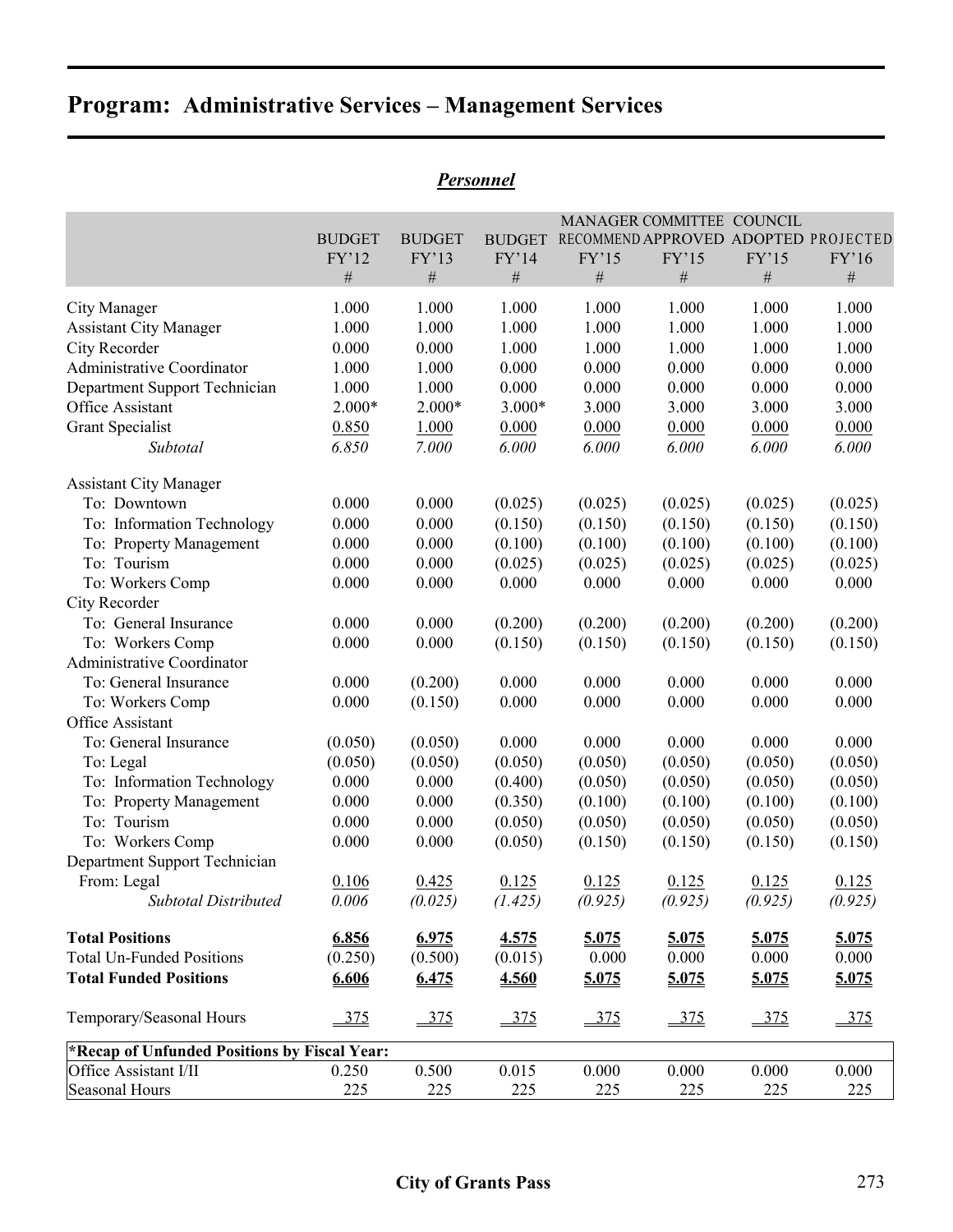#### *Mission Statement:*

*"The Finance Department will provide fiscal integrity and efficient service through communication, technology and teamwork."* 

#### *Services Delivered:*

This activity is responsible for fiscal management of the City. This includes utility billing, accounting and record keeping; payroll, accounts payable and receivable; licensing, business and occupancy tax administration; cash and debt management as well as planning, controlling and reporting City finances. Other fiscal responsibilities include coordination and compilation of the budget document and preparation of the annual financial report. This activity also provides oversight and management of the financial record retention systems.

#### *Performance Measurements:*

| <b>Indicator</b>                                                                 | 2011-12       |            |               | 2012-13    | 2013-14    | 2014-15    | 2015-16    |
|----------------------------------------------------------------------------------|---------------|------------|---------------|------------|------------|------------|------------|
| <b>Outputs</b>                                                                   | Actual        | <b>Est</b> | Actual        | <b>Est</b> | <b>Est</b> | <b>Est</b> | <b>Est</b> |
| Number of receipts (in 100s)                                                     | 1,544         | N/A        | 1,403         | N/A        | 1,500      | 1,500      | 1,500      |
| Accounts payable disbursements                                                   | 6,920         | N/A        | 6,993         | N/A        | 7,000      | 7,000      | 7,000      |
| Payroll disbursements                                                            | 6,472         | N/A        | 6,618         | N/A        | 6,600      | 6,600      | 6,600      |
| <b>Effectiveness</b>                                                             | Actual        | Goal       | <b>Actual</b> | Goal       | Goal       | Goal       | Goal       |
| Average number of workdays to reconcile<br>cash after receipt of bank statements | N/A           | N/A        | 13            | < 10       | $<$ 10     | $<$ 10     | $<$ 10     |
| Write-Offs as % of Current Year Billing                                          | N/A           | N/A        | 0.01%         | $< 1\%$    | $< 1\%$    | $< 1\%$    | $<$ 1%     |
| Maintain credit rating of Aa- (or S&P<br>equivalent)                             | Aa-           | Aa-        | Aa-           | Aa-        | Aa-        | Aa-        | Aa-        |
| <b>Efficiency</b>                                                                | <b>Actual</b> | Goal       | <b>Actual</b> | Goal       | Goal       | Goal       | Goal       |
| Percentage of disbursements processed<br>electronically                          | N/A           | N/A        | 24.2%         | 25%        | 25%        | 25%        | 25%        |
| Cost of Utility Customer Service per utility<br>customers                        | \$4.63        | \$4.63     | \$4.95        | $<$ \$5.00 | $<$ \$5.00 | $<$ \$5.00 | $<$ \$5.00 |

#### **Finance Performance Measures**

#### *FY'15 Anticipated Accomplishments & Corresponding Council Goal - Strategic Plan Item:*

#### **Provide Cooperative, Shared Leadership Involving Council, Staff and Community**

#### **Objective 4: Ensure efficiency and effectiveness in City Operations**

- **Action 1:** Oversee implementation of Tyler software.
- **Action 2:** Continue to provide quarterly financial summary reports.
- **Action 5:** Evaluate pros and cons of City Debt Free Financial policy, "Debt Free 2030".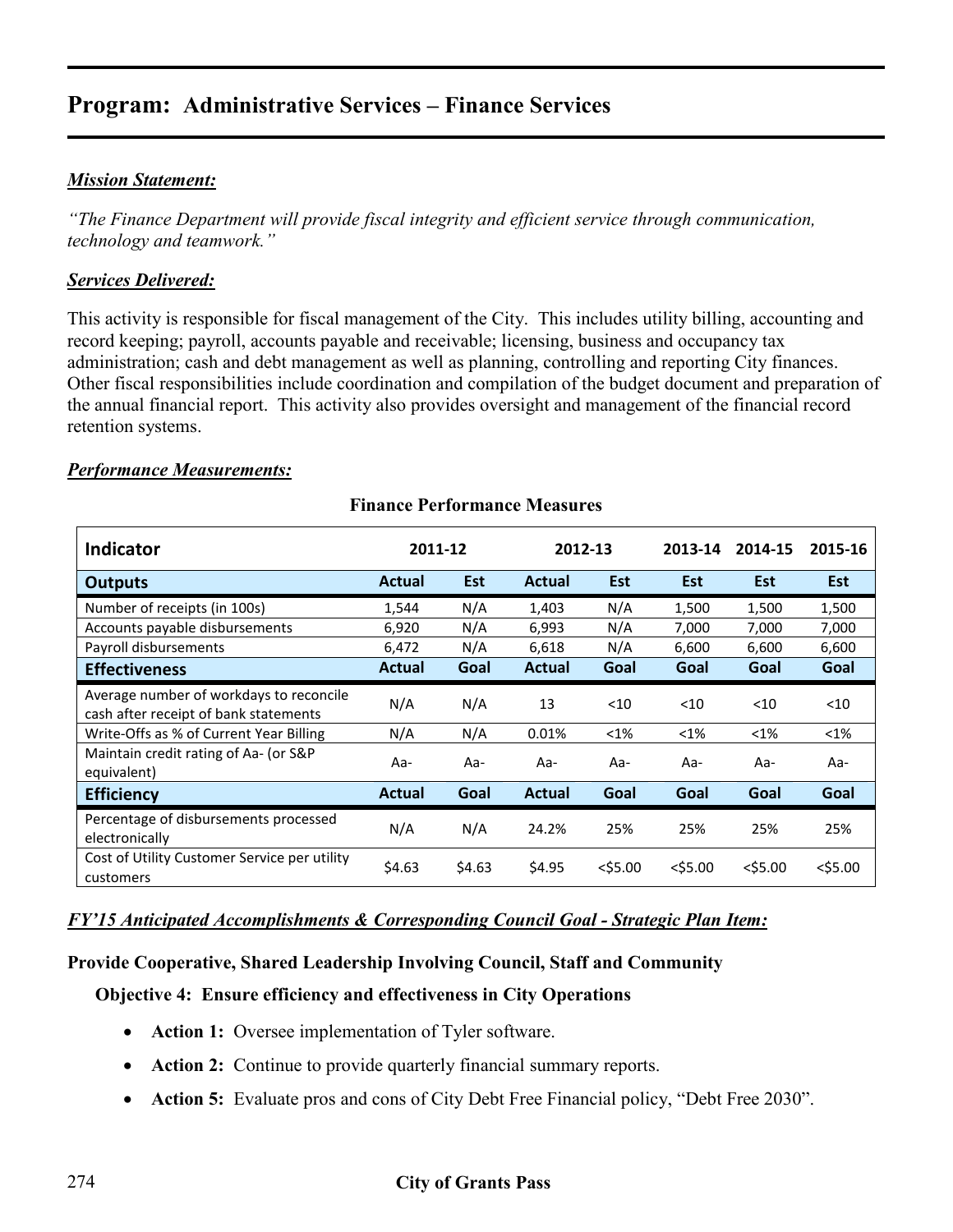#### *Budget Highlights:*

The primary change for FY'15 is an additional \$11,300 in square footage charges for the relocation and expansion of the customer service office. Currently, during peak service times customers have to line up outside the office. Additionally, there is no space to provide customers somewhere to sit down and fill out paperwork. The remainder of the increase is a result of increases in personnel expenses.

Challenges facing the Department in FY'15 will include the phase one implementation of the new Tyler Munis financial software. While still maintaining outstanding customer service and day-to-day operations the team will have to set up new tables and codes, convert and validate financial data and learn a new system. The team will also be responsible for training City staff on key modules including budget and accounts payable as well as working with Council to establish new reporting formats.



## **Services Provided**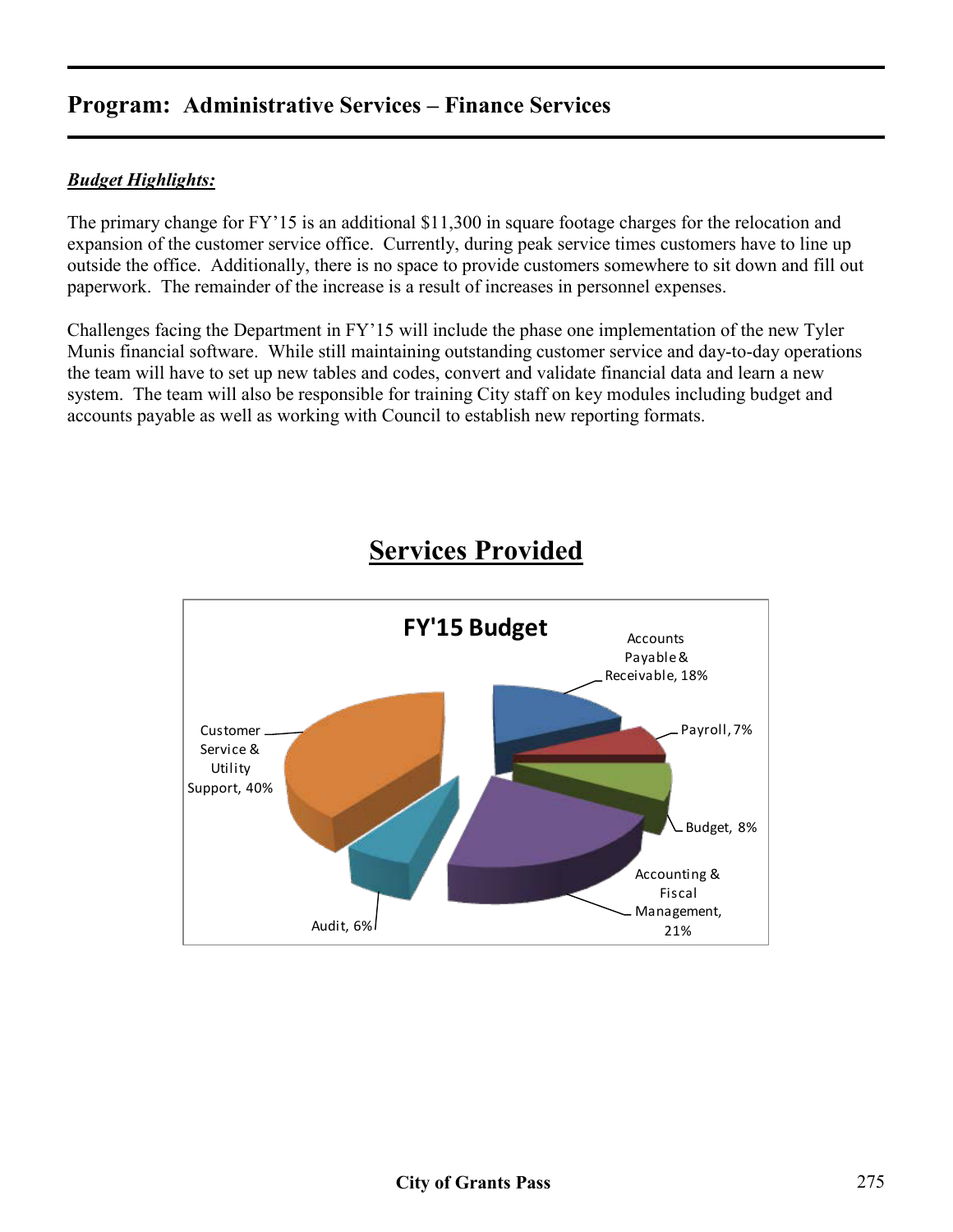#### *FY'14 Activity Review:*

- $\checkmark$  Received the Government Finance Officers Association's Certificate of Achievement for Excellence in Financial Reporting for the  $30<sup>th</sup>$  consecutive year.
- $\checkmark$  Received the Government Finance Officers Association Distinguished Budget Presentation Award for the 29<sup>th</sup> year in a row. These awards demonstrate the Department's efforts to ensure not only accurate financial reports, but reports that facilitate transparent and open communication with citizens.
- $\checkmark$  Facilitated the Audit Committee's engagement for a performance audit of IT security.
- $\checkmark$  Facilitated the ERP selection process culminating in Council's authorization to contract with Tyler Technologies.

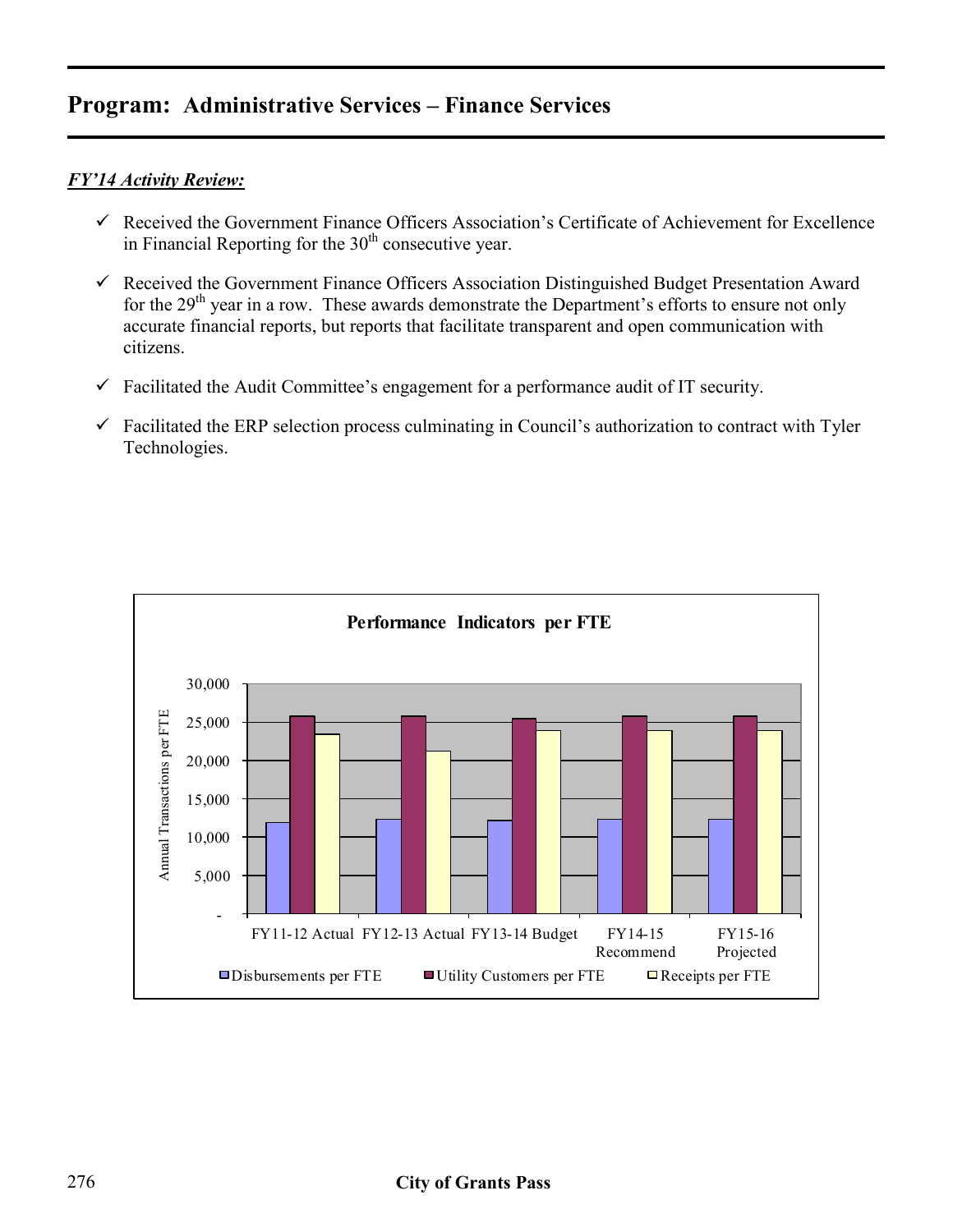| <b>Financial Summary</b>         |                  |                           |               |                  |                    |                |                  |  |  |  |
|----------------------------------|------------------|---------------------------|---------------|------------------|--------------------|----------------|------------------|--|--|--|
|                                  |                  | MANAGER COMMITTEE COUNCIL |               |                  |                    |                |                  |  |  |  |
|                                  | <b>ACTUAL</b>    | <b>ACTUAL</b>             | <b>BUDGET</b> |                  | RECOMMEND APPROVED | <b>ADOPTED</b> | <b>PROJECTED</b> |  |  |  |
| Requirements                     | FY'12            | FY'13                     | FY'14         | FY'15            | FY'15              | FY'15          | FY'16            |  |  |  |
|                                  | \$               | \$                        | <sup>S</sup>  | \$               | \$                 | S              | S                |  |  |  |
| <b>Personnel Services</b>        | 1,035,945        | 1,075,676                 | 1,288,481     | 1,293,583        | 1,293,583          | 1,293,583      | 1,361,449        |  |  |  |
| Materials & Supplies             | 23,447           | 9,153                     | 21,000        | 21,000           | 21,000             | 21,000         | 21,000           |  |  |  |
| <b>Contractual/Prof Services</b> | 208,108          | 244,178                   | 274,496       | 285,014          | 285,014            | 285,014        | 306,433          |  |  |  |
| Direct Charges                   | 54,399           | 56,524                    | 55,862        | 72,154           | 72,154             | 72,154         | 72,154           |  |  |  |
| Capital Outlay                   | 11,477           | 817                       | $\theta$      | $\theta$         | $\theta$           | 0              | $\theta$         |  |  |  |
| <b>Total Requirements</b>        | <u>1,333,376</u> | <u>1,386,348</u>          | 1,639,839     | <u>1,671,751</u> | 1,671,751          | 1,671,751      | 1,761,036        |  |  |  |

### *Personnel*

|                                              |               |               |               |         | MANAGER COMMITTEE COUNCIL            |         |         |
|----------------------------------------------|---------------|---------------|---------------|---------|--------------------------------------|---------|---------|
|                                              | <b>BUDGET</b> | <b>BUDGET</b> | <b>BUDGET</b> |         | RECOMMEND APPROVED ADOPTED PROJECTED |         |         |
|                                              | FY'12         | FY'13         | FY'14         | FY'15   | FY'15                                | FY'15   | FY'16   |
|                                              | #             | $\#$          | #             | $\#$    | #                                    | $\#$    | $\#$    |
| <b>Finance Director</b>                      | 1.00          | 1.00          | 1.00          | 1.00    | 1.00                                 | 1.00    | 1.00    |
| <b>Assistant Finance Director</b>            | $1.00*$       | $1.00*$       | $1.00*$       | $1.00*$ | $1.00*$                              | $1.00*$ | $1.00*$ |
| Cust. Svc.- Utility Billing Supvr.           | 1.00          | 1.00          | 1.00          | 1.00    | 1.00                                 | 1.00    | 1.00    |
| Accounting Services Supervisor               | 0.00          | 0.00          | 1.00          | 1.00    | 1.00                                 | 1.00    | 1.00    |
| Accountant                                   | 0.00          | 0.00          | 0.00          | 1.00    | 1.00                                 | 1.00    | 1.00    |
| <b>Financial Analyst</b>                     | 1.00          | 1.00          | 0.00          | 0.00    | 0.00                                 | 0.00    | 0.00    |
| <b>Grant Specialist</b>                      | 0.00          | 0.00          | 1.00          | 1.00    | 1.00                                 | 1.00    | 1.00    |
| Department Support Technician                | 1.00          | 1.00          | 1.00          | 1.00    | 1.00                                 | 1.00    | 1.00    |
| <b>Finance Support Specialist</b>            | 2.00          | 2.00          | 2.00          | 1.00    | 1.00                                 | 1.00    | 1.00    |
| <b>Accounting Technician</b>                 | $9.00*$       | $9.00*$       | $9.00*$       | $9.00*$ | $9.00*$                              | $9.00*$ | $9.00*$ |
| Subtotal                                     | 16.00         | 16.00         | 17.00         | 17.00   | 17.00                                | 17.00   | 17.00   |
| <b>Finance Director</b>                      |               |               |               |         |                                      |         |         |
| To: Garage Operations                        | 0.00          | 0.00          | (0.10)        | (0.10)  | (0.10)                               | (0.10)  | (0.10)  |
| To: To Equipment Replacement                 | 0.00          | 0.00          | (0.05)        | (0.05)  | (0.05)                               | (0.05)  | (0.05)  |
| Admin. Support Specialist                    |               |               |               |         |                                      |         |         |
| From: Garage Operations                      | 0.00          | 0.00          | $0.30*$       | $0.35*$ | $0.35*$                              | $0.35*$ | $0.35*$ |
| Department Support Technician                |               |               |               |         |                                      |         |         |
| From: Garage Operations                      | 0.00          | 0.00          | 0.10          | 0.10    | 0.10                                 | 0.10    | 0.10    |
| <b>Subtotal Distributed</b>                  | 0.00          | 0.00          | 0.25          | 0.30    | 0.30                                 | 0.30    | 0.30    |
| <b>Total Positions</b>                       | 16.00         | 16.00         | 17.25         | 17.300  | 17.300                               | 17.300  | 17.300  |
| <b>Total Un-Funded Positions</b>             | (2.50)        | (2.50)        | (2.53)        | (2.535) | (2.535)                              | (2.535) | (2.535) |
| <b>Total Funded Positions</b>                | 13.50         | 13.50         | 14.72         | 14.765  | 14.765                               | 14.765  | 14.765  |
| Temporary/Seasonal Hours                     | 600           | 600           | 600           | 600     | 600                                  | 600     | 600     |
| *Recap of Unfunded Positions by Fiscal Year: |               |               |               |         |                                      |         |         |
| <b>Accounting Technician</b>                 | 1.50          | 1.50          | 1.50          | 1.500   | 1.500                                | 1.500   | 1.500   |
| Admin. Support Specialist                    | 0.00          | 0.00          | 0.03          | 0.035   | 0.035                                | 0.035   | 0.035   |
| <b>Assistant Finance Director</b>            | 1.00          | 1.00          | 1.00          | 1.000   | 1.000                                | 1.000   | 1.000   |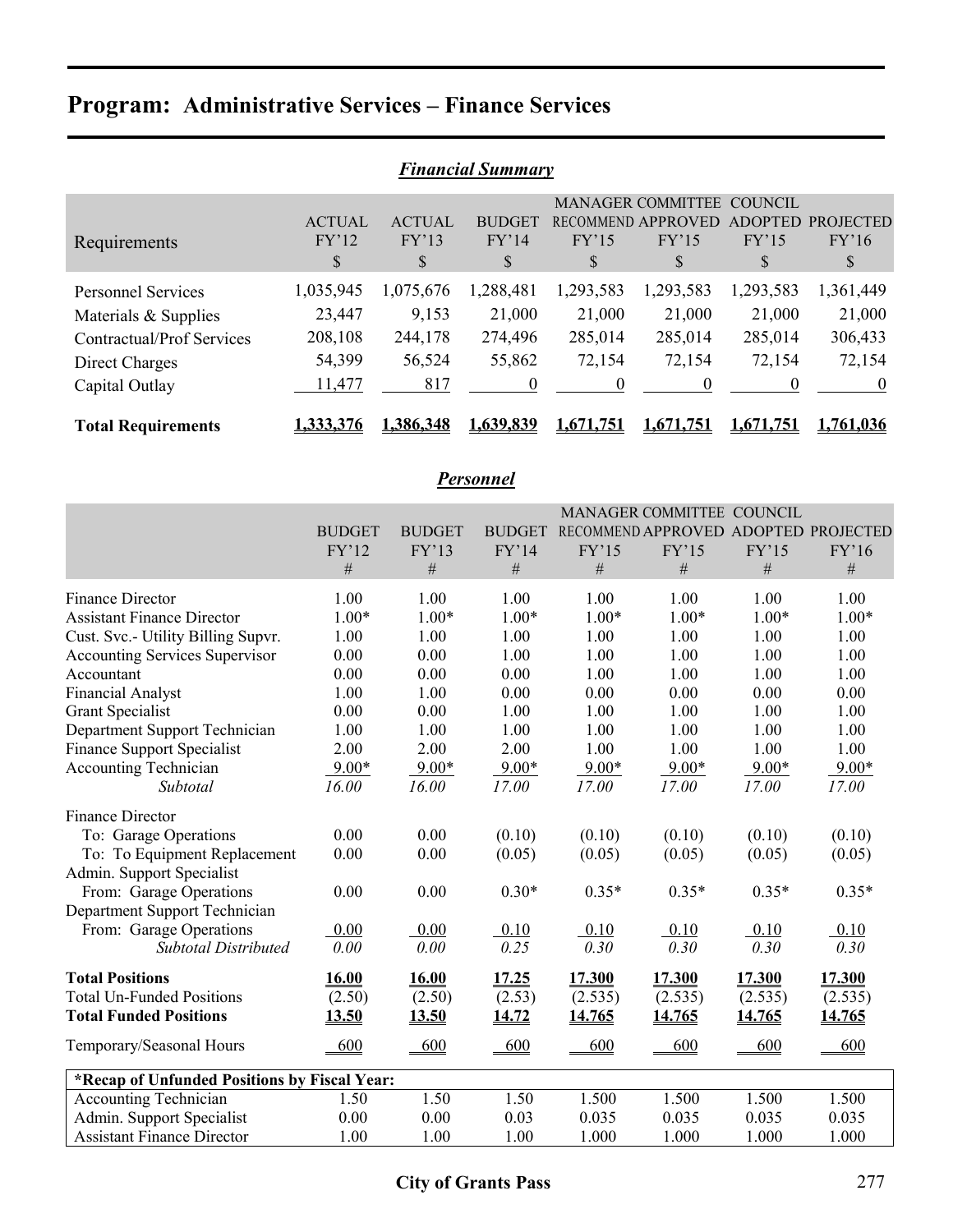#### *Mission Statement:*

*"The mission of the Administrative Services Department is to provide efficient and effective administration and management services for the City Council, City Departments and Programs, City Staff and the Citizens of Grants Pass."* 

#### *Services Delivered:*

The legal staff provides services to the municipal corporation including the Council, City Manager, Urban Area Planning Commission (UAPC), City committees, department directors and staff. The legal staff also provides advice to the executive management team, drafts ordinances and resolutions, reviews and prepares contracts, researches legal questions which arise on a wide variety of topics, and interprets the Municipal Code and State statutes.

The legal staff provides legal advice on a wide variety of legal areas including land use, condemnation, liability, constitutional law, contract law, telecommunications, tort law, civil rights and litigation. In addition, the legal department handles land issues and acquisition.

| <b>Legal Performance Measures</b>                                          |               |            |         |      |         |            |            |  |  |  |
|----------------------------------------------------------------------------|---------------|------------|---------|------|---------|------------|------------|--|--|--|
| <b>Indicator</b>                                                           | 2011-12       |            | 2012-13 |      | 2013-14 | 2014-15    | 2015-16    |  |  |  |
| <b>Outputs</b>                                                             | <b>Actual</b> | <b>Est</b> | Actual  | Est  | Est     | <b>Est</b> | <b>Est</b> |  |  |  |
| Accessible and Timely Legal<br>Information/Action                          | N/A           | 100%       | 100%    | 100% | 100%    | 100%       | 100%       |  |  |  |
| <b>Effectiveness</b>                                                       | <b>Actual</b> | Goal       | Actual  | Goal | Goal    | Goal       | Goal       |  |  |  |
| % of time quarterly reports on land<br>acquisition services were submitted | N/A           | 100%       | 100%    | 100% | 100%    | 100%       | 100%       |  |  |  |
| <b>Efficiency</b>                                                          | <b>Actual</b> | Goal       | Actual  | Goal | Goal    | Goal       | Goal       |  |  |  |
| High Satisfaction within Budget                                            | N/A           | 100%       | 100%    | 100% | 100%    | 100%       | 100%       |  |  |  |

#### *Performance Measurements:*

#### *FY'15 Anticipated Accomplishments & Corresponding Council Goal - Strategic Plan Item:*

#### **Provide Cooperative, Shared Leadership Involving Council, Staff and Community**

#### **Objective 4: Ensure efficiency and effectiveness in City Operations**

• The City will be a model for government efficiency and effectiveness, delivering the highest quality of services at the best possible value.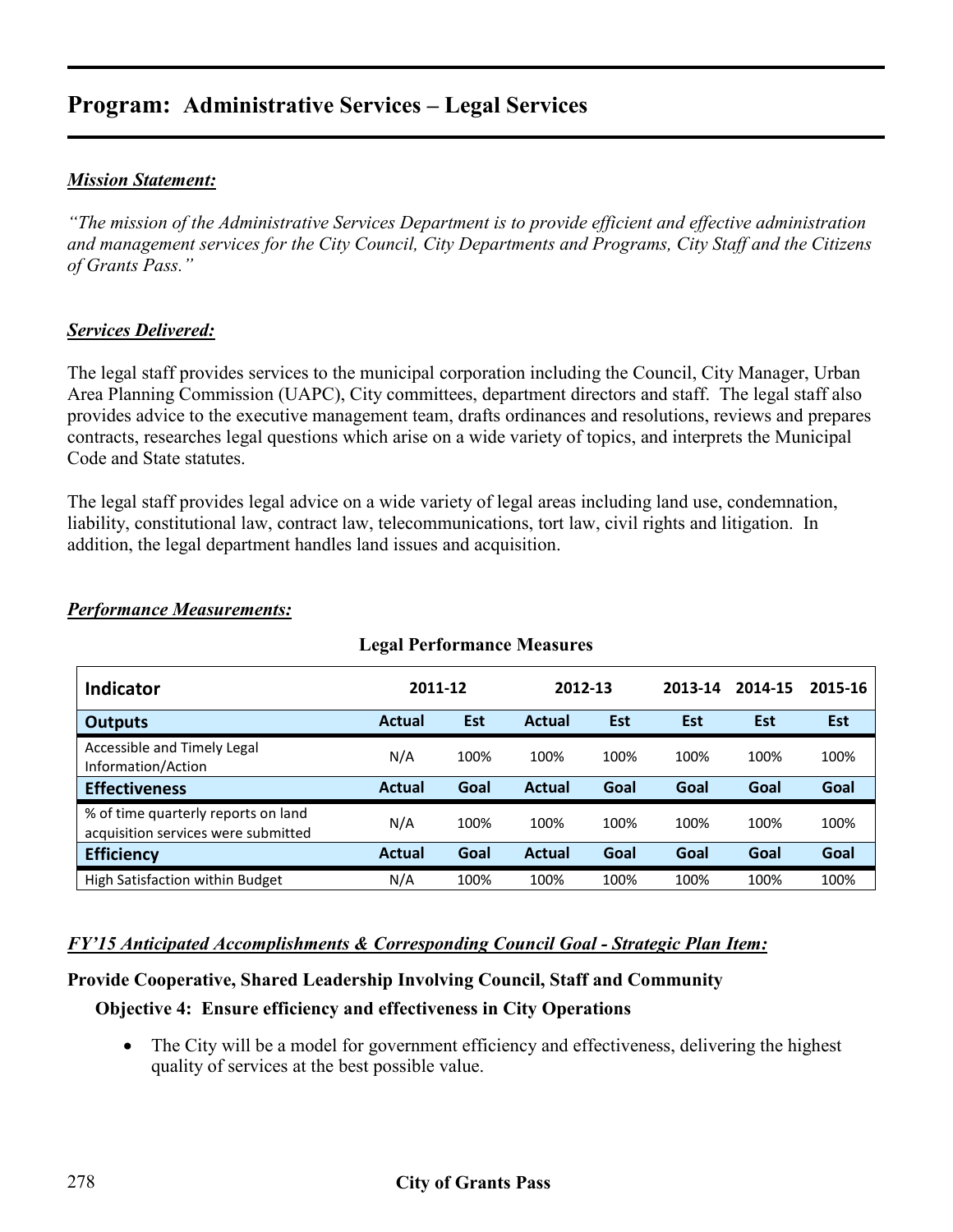#### *Budget Highlights:*

The City contracts with Hornecker, Cowling, Hassen & Heysell LLP, for our City Attorney services. The City contracts for Land Acquisition services, which include creating a file system to be used for organizing the City's property files, in addition to providing assistance to departments on various land issues involving: acquisition and sale of land, rights of way and easements. The Land Acquisition contractor acquires rights of way or easements for such items as sewers, water lines, pedestrian/bike paths, sidewalks and roads.

### **Anticipated Distribution of Legal Services**



#### *FY'14 Activity Review:*

Expenses reflect low personnel costs, but higher contract costs due to the City contracting for City Attorney and Land Acquisition services.

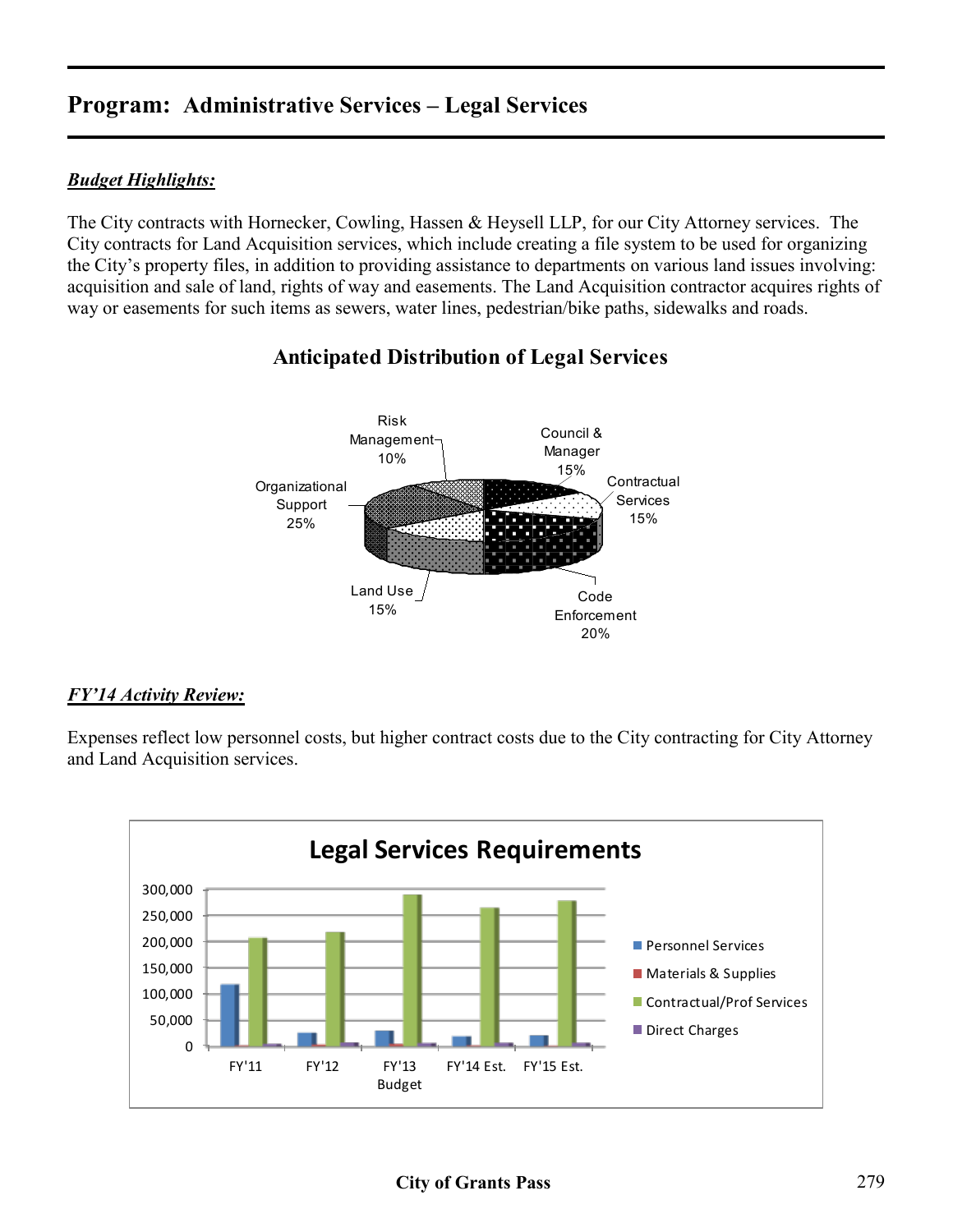| <b>Financial Summary</b>  |               |               |               |         |                          |                |                  |  |  |  |
|---------------------------|---------------|---------------|---------------|---------|--------------------------|----------------|------------------|--|--|--|
|                           |               |               |               |         | <b>MANAGER COMMITTEE</b> | COUNCIL        |                  |  |  |  |
|                           | <b>ACTUAL</b> | <b>ACTUAL</b> | <b>BUDGET</b> |         | RECOMMEND APPROVED       | <b>ADOPTED</b> | <b>PROJECTED</b> |  |  |  |
| Requirements              | FY'12         | FY'13         | FY'14         | FY'15   | FY'15                    | FY'15          | FY'16            |  |  |  |
|                           | \$            | \$            | \$            | \$      | \$                       | \$             | \$               |  |  |  |
|                           |               |               |               |         |                          |                |                  |  |  |  |
| <b>Personnel Services</b> | 27,253        | 10,778        | 20,469        | 23,105  | 23,105                   | 23,105         | 25,401           |  |  |  |
| Materials $&$ Supplies    | 4,506         | 2.919         | 3,300         | 3,100   | 3,100                    | 3,100          | 3,100            |  |  |  |
| Contractual/Prof Services | 218,038       | 222,325       | 263,880       | 276,416 | 276,416                  | 276,416        | 276,732          |  |  |  |
| Direct Charges            | 8,888         | 7,708         | 7,903         | 8,333   | 8,333                    | 8,333          | 8,333            |  |  |  |
|                           |               |               |               |         |                          |                |                  |  |  |  |
| <b>Total Requirements</b> | 258.685       | 243.730       | 295,552       | 310.954 | 310.954                  | <u>310.954</u> | 313,566          |  |  |  |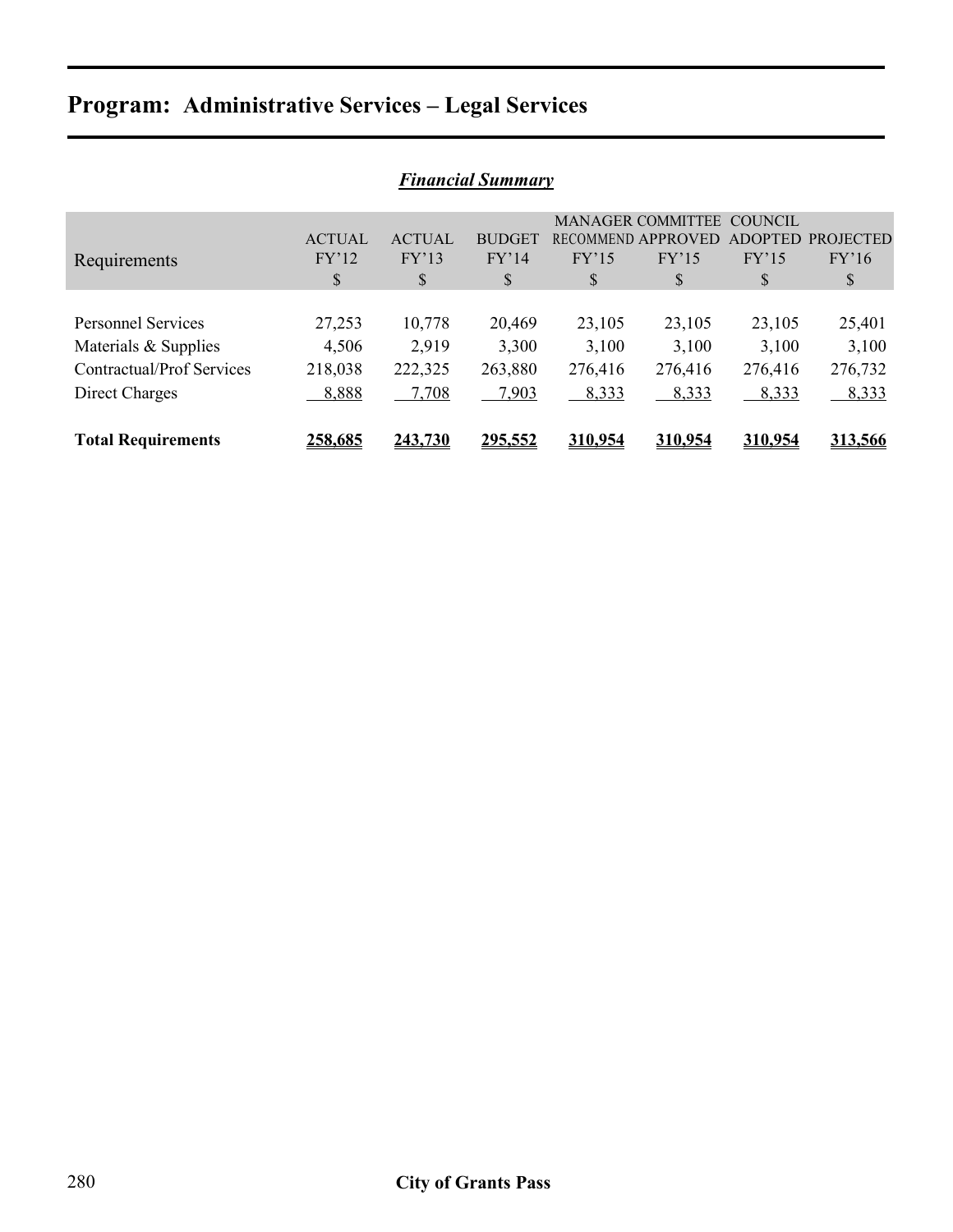|                                                                                          |               |               |               |          | MANAGER COMMITTEE COUNCIL            |          |          |
|------------------------------------------------------------------------------------------|---------------|---------------|---------------|----------|--------------------------------------|----------|----------|
|                                                                                          | <b>BUDGET</b> | <b>BUDGET</b> | <b>BUDGET</b> |          | RECOMMEND APPROVED ADOPTED PROJECTED |          |          |
|                                                                                          | FY'12         | FY'13         | FY'14         | FY'15    | FY'15                                | FY'15    | FY'16    |
|                                                                                          | $\#$          | $\#$          | $\#$          | $\#$     | $\#$                                 | $\#$     | $\#$     |
| City Attorney                                                                            | $1.000*$      | $1.000*$      | $1.000*$      | $1.000*$ | $1.000*$                             | $1.000*$ | $1.000*$ |
| <b>Assistant City Attorney</b>                                                           | $0.500*$      | $0.500*$      | $0.500*$      | $0.500*$ | $0.500*$                             | $0.500*$ | $0.500*$ |
| <b>Land Acquisition Specialist</b>                                                       | 0.800         | $0.800*$      | $0.800*$      | $0.800*$ | $0.800*$                             | $0.800*$ | $0.800*$ |
| Department Support Technician                                                            | 0.850         | 0.850         | 0.500         | 0.500    | 0.500                                | 0.500    | 0.500    |
| Office Assistant II                                                                      | 0.000         | 0.000         | 0.000         | 0.000    | 0.000                                | 0.000    | 0.000    |
| Subtotal                                                                                 | 3.150         | 3.150         | 2.800         | 2.800    | 2.800                                | 2.800    | 2.800    |
| City Attorney                                                                            |               |               |               |          |                                      |          |          |
| To: Workers Comp                                                                         | (0.050)       | (0.050)       | (0.050)       | (0.050)  | (0.050)                              | (0.050)  | (0.050)  |
| To: General Ins.                                                                         | (0.100)       | (0.100)       | (0.100)       | (0.100)  | (0.100)                              | (0.100)  | (0.100)  |
| <b>Assistant City Attorney</b>                                                           |               |               |               |          |                                      |          |          |
| To: Workers Comp                                                                         | (0.025)       | (0.025)       | (0.025)       | (0.025)  | (0.025)                              | (0.025)  | (0.025)  |
| To: General Ins.                                                                         | (0.050)       | (0.050)       | (0.050)       | (0.050)  | (0.050)                              | (0.050)  | (0.050)  |
| Office Assistant II                                                                      |               |               |               |          |                                      |          |          |
| To: Workers Comp                                                                         | 0.000         | 0.000         | 0.000         | 0.000    | 0.000                                | 0.000    | 0.000    |
| To: General Ins.                                                                         | 0.000         | 0.000         | 0.000         | 0.000    | 0.000                                | 0.000    | 0.000    |
| Department Support Technician                                                            |               |               |               |          |                                      |          |          |
| To: Workers Comp                                                                         | (0.106)       | 0.000         | 0.000         | 0.000    | 0.000                                | 0.000    | 0.000    |
| To: General Ins.                                                                         | (0.289)       | 0.000         | 0.000         | 0.000    | 0.000                                | 0.000    | 0.000    |
| To: Management                                                                           | (0.106)       | (0.425)       | (0.125)       | (0.125)  | (0.125)                              | (0.125)  | (0.125)  |
| Office Assistant II                                                                      |               |               |               |          |                                      |          |          |
| From: Management                                                                         | 0.050         | 0.050         | 0.050         | 0.050    | 0.050                                | 0.050    | 0.050    |
| <b>Subtotal Distribution</b>                                                             | (0.676)       | (0.600)       | (0.300)       | (0.300)  | (0.300)                              | (0.300)  | (0.300)  |
| <b>Total Positions</b>                                                                   | 2.474         | 2.550         | 2.500         | 2.500    | 2.500                                | 2.500    | 2.500    |
| *Note the following are funded under Contractual Services instead of Personnel Services: |               |               |               |          |                                      |          |          |
| City Attorney                                                                            | 0.850         | 0.850         | 0.850         | 0.850    | 0.850                                | 0.850    | 0.850    |
| <b>Assistant City Attorney</b>                                                           | 0.425         | 0.425         | 0.425         | 0.425    | 0.425                                | 0.425    | 0.425    |
| <b>Land Acquisition Specialist</b>                                                       | 0.000         | 0.800         | 0.800         | 0.800    | 0.800                                | 0.800    | 0.800    |

### *Personnel*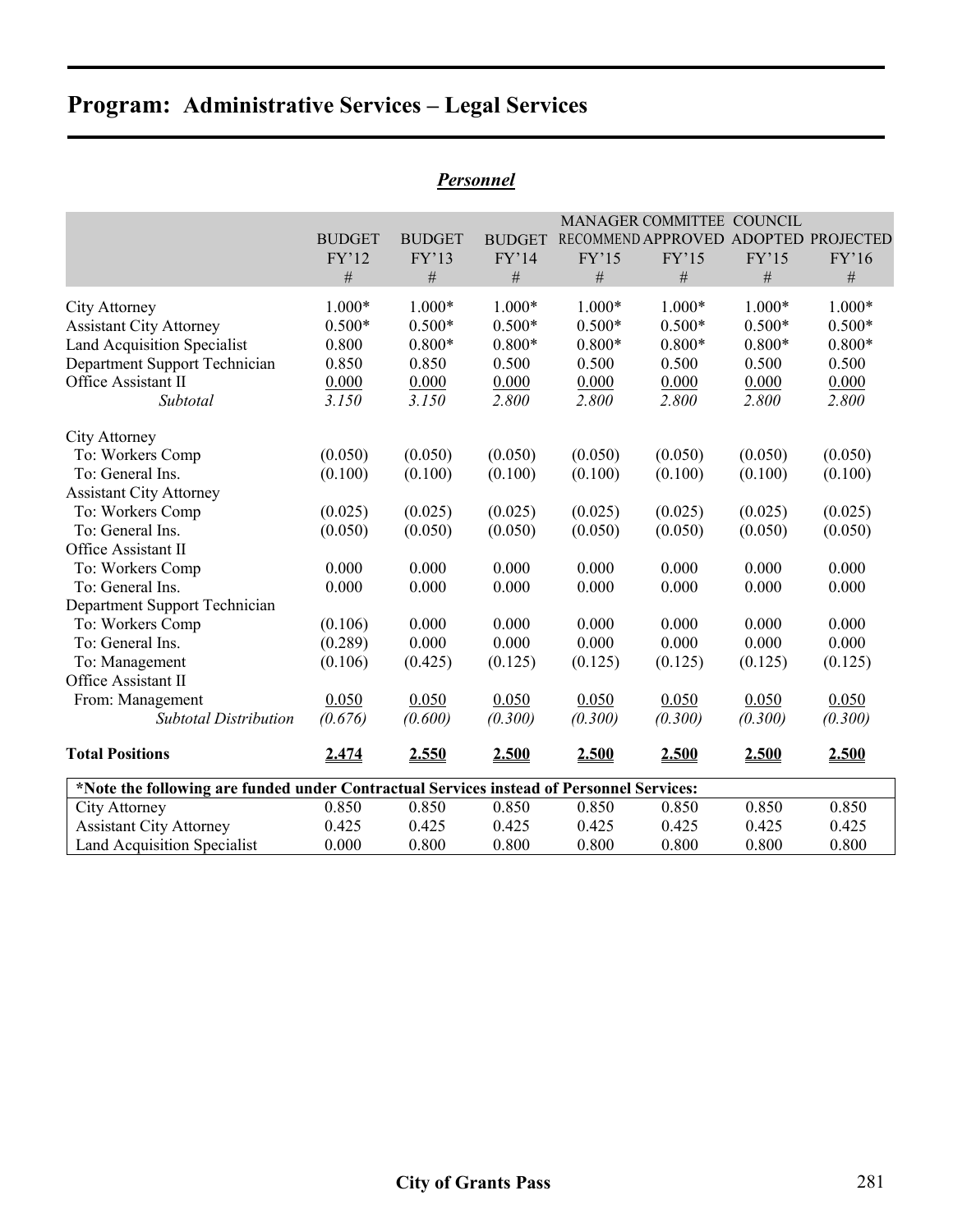#### *Mission Statement:*

*"The Human Resources Department is committed to working strategically with all City Departments to provide equitable administration of policies and procedures. The department will strive to attract and hire qualified personnel and foster a positive work environment."* 

#### *Services Delivered:*

This activity is responsible for the administration of personnel policies, classification and compensation plans and workers compensation, maintaining records, directing negotiations, and providing for employee development. It also oversees recruitment of qualified employees, provides guidance and direction regarding employee performance, administers benefits, and ensures adherence to State and Federal labor laws.

#### *Performance Measurements:*

| <b>Indicator</b>                                                               | 2011-12       |            | 2012-13       |        | 2013-14    | 2014-15    | 2015-16    |
|--------------------------------------------------------------------------------|---------------|------------|---------------|--------|------------|------------|------------|
| <b>Outputs</b>                                                                 | <b>Actual</b> | <b>Est</b> | Actual        | Est    | <b>Est</b> | <b>Est</b> | <b>Est</b> |
| Number of positions processed for<br>recruitment or promotion                  | 22            | N/A        | 24            | 20     | 20         | 20         | 20         |
| Number of employment applications<br>received and processed                    | 1208          | N/A        | 920           | 800    | 700        | 700        | 700        |
| Number of applicants hired                                                     | 55            | N/A        | 65            | 40     | 45         | 45         | 45         |
| <b>Effectiveness</b>                                                           | <b>Actual</b> | Goal       | <b>Actual</b> | Goal   | Goal       | Goal       | Goal       |
| New FT employee turnover rate within<br>one year of employment                 | N/A           | N/A        | N/A           | < 10%  | < 10%      | < 10%      | < 10%      |
| Working Days for HR Review of<br><b>Applications and Selection Process</b>     | N/A           | N/A        | 4             | 6      | 6          | 5          | 5          |
| Time to process an applicant from date of<br>offer to date of final acceptance | N/A           | N/A        | 2.5           | 3 wks. | 2.5 wks.   | 2.5 wks.   | 2.5 wks.   |
| <b>Efficiency</b>                                                              | <b>Actual</b> | Goal       | <b>Actual</b> | Goal   | Goal       | Goal       | Goal       |
| Ratio of employees to HR staff                                                 | 1:73          | 1:75       | 1:75          | 1:75   | 1:69       | 1:64       | 1:64       |

#### **Human Resources Performance Measures**

#### *FY'15 Anticipated Accomplishments & Corresponding Council Goal - Strategic Plan Item:*

#### **Provide Cooperative, Shared Leadership Involving Council, Staff and Community**

#### **Objective 4: Ensure efficiency and effectiveness in City Operations**

- The contracts with IAFF, GPPA and GPEA will expire December 31, 2014. Negotiations may begin in FY'13 for IAFF and in summer or fall for GPPA and GPEA.
- Recruitments will be ongoing for police, reserve police and dispatch to fill vacancies and to create hiring lists.
- Updates and revisions of Administrative Directives will continue.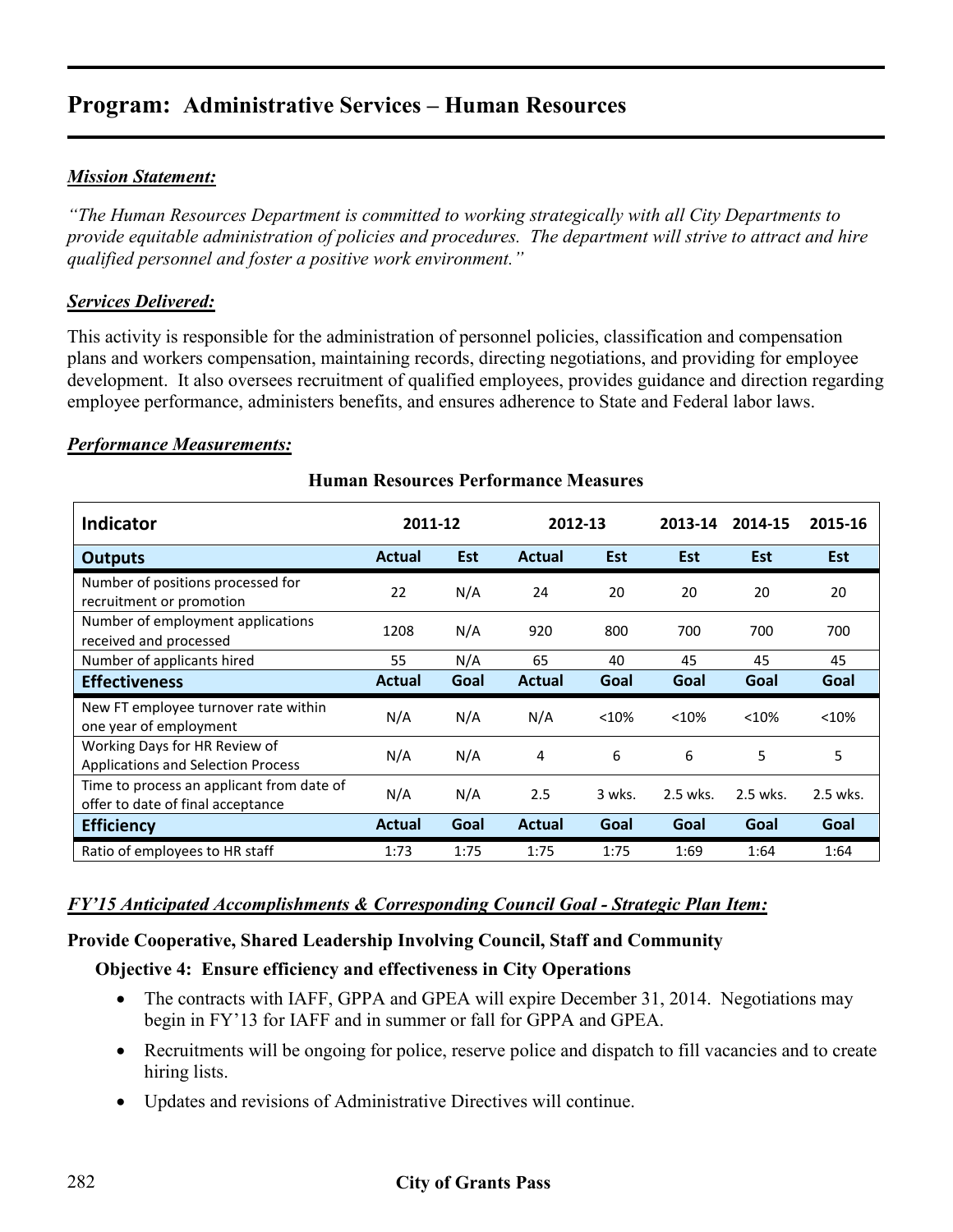#### *Budget Highlights:*

The line items for legal, negotiations, and recruitments for FY'15 remain almost static. The line items that are related to expenditures for pre-employment, which have increased over the last few years, will also remain static. There is an additional line item for the FY'15 budget to meet the City's goal to complete a compensation study of wages in accordance with the classification study to assist with employment recruitment and retention.



#### **PERCENTAGE OF TIME UTILIZED BY DEPARTMENT**

#### *FY'14 Activity Review:*

Contract negotiations were opened with Teamsters, whose contract expired December 31, 2013. As a part of the negotiations, a major project was begun to create new job descriptions for Teamster positions. Negotiations for wages only were opened with the GPEA. Both negotiations are ongoing.

Recruitment activity has been high due to the increase in retirements. Police recruitment processes are ongoing to fill vacancies and create a hiring list. The expenses related to the recruitment process were high in FY'14, due to the City's policy of conducting thorough background checks, predominantly in Public Safety. A compensation study was commissioned for the non-bargaining employees in the City. New Administrative Directives were created including policies for Family Medical Leave and Workplace Attire. Revisions were made in several Administrative Directives including the Workplace Smoking policy, Military Leave, Substance Abuse policy, and American with Disabilities Act Compliance policy. This fiscal year the department held another very successful Benefits Fair which included wellness testing and flu shots. The Wellness Committee was very active. The Committee organized a Healthy Living Fair in the spring which was well attended and very informative.

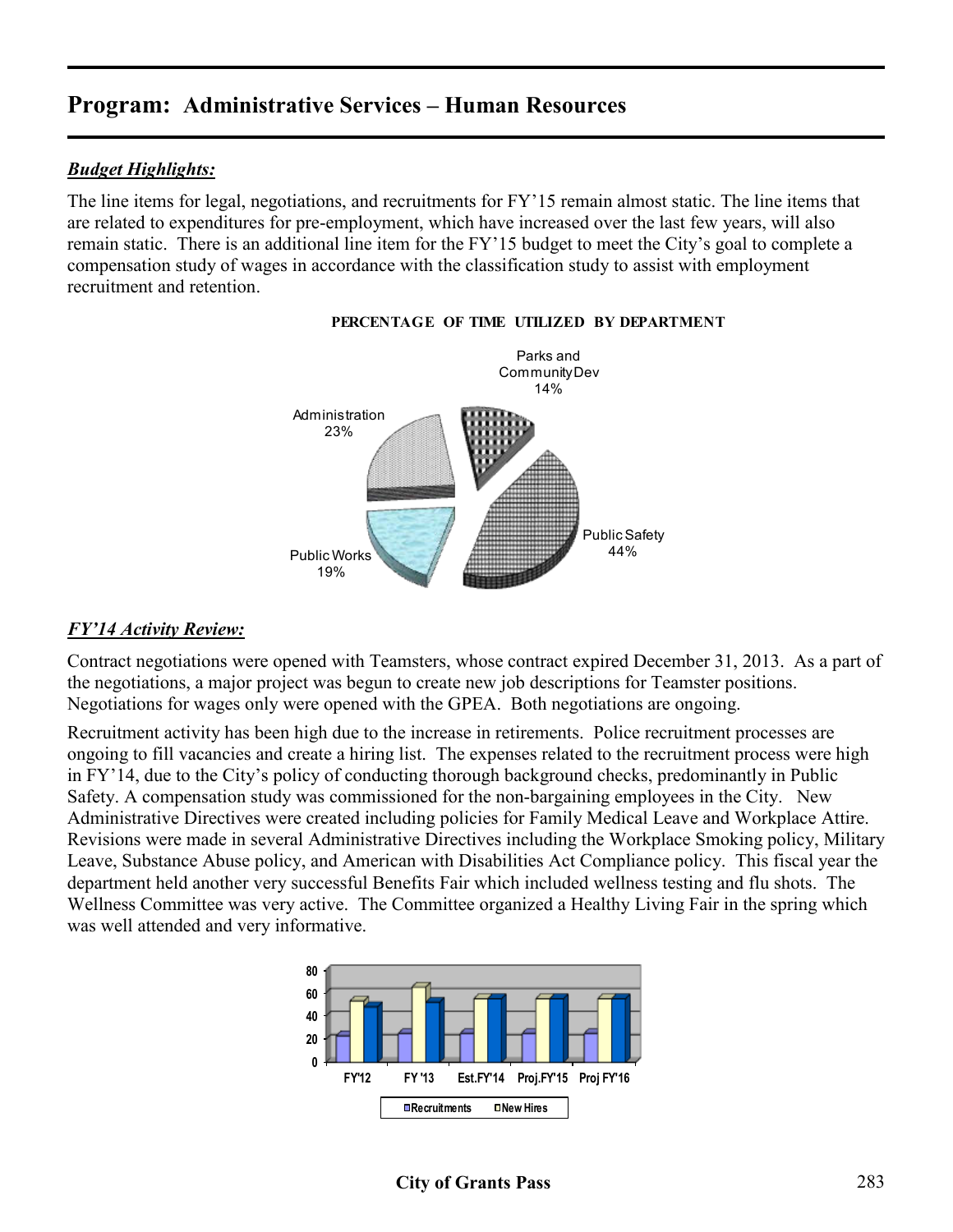| <b>Financial Summary</b>  |               |               |               |         |                          |                |                  |  |
|---------------------------|---------------|---------------|---------------|---------|--------------------------|----------------|------------------|--|
|                           |               |               |               |         | <b>MANAGER COMMITTEE</b> | COUNCIL        |                  |  |
|                           | <b>ACTUAL</b> | <b>ACTUAL</b> | <b>BUDGET</b> |         | RECOMMEND APPROVED       | <b>ADOPTED</b> | <b>PROJECTED</b> |  |
| Requirements              | FY'12         | FY'13         | FY'14         | FY'15   | FY'15                    | FY'15          | FY'16            |  |
|                           | \$            | \$            | \$            | S       | \$                       | \$             | \$               |  |
|                           |               |               |               |         |                          |                |                  |  |
| <b>Personnel Services</b> | 298,293       | 315,742       | 329,693       | 353,349 | 353,349                  | 353,349        | 367,805          |  |
| Materials & Supplies      | 4,175         | 6,671         | 3,200         | 4,200   | 4,200                    | 4,200          | 2,700            |  |
| Contractual/Prof Services | 84,222        | 109,284       | 139,858       | 154,231 | 154,231                  | 154,231        | 154,620          |  |
| Direct Charges            | 11,612        | 11,612        | 12,701        | 13,392  | 13,392                   | 13,392         | 13,392           |  |
|                           |               |               |               |         |                          |                |                  |  |
| <b>Total Requirements</b> | 398.302       | 443.309       | 485,452       | 525,172 | 525,172                  | 525.172        | 538.517          |  |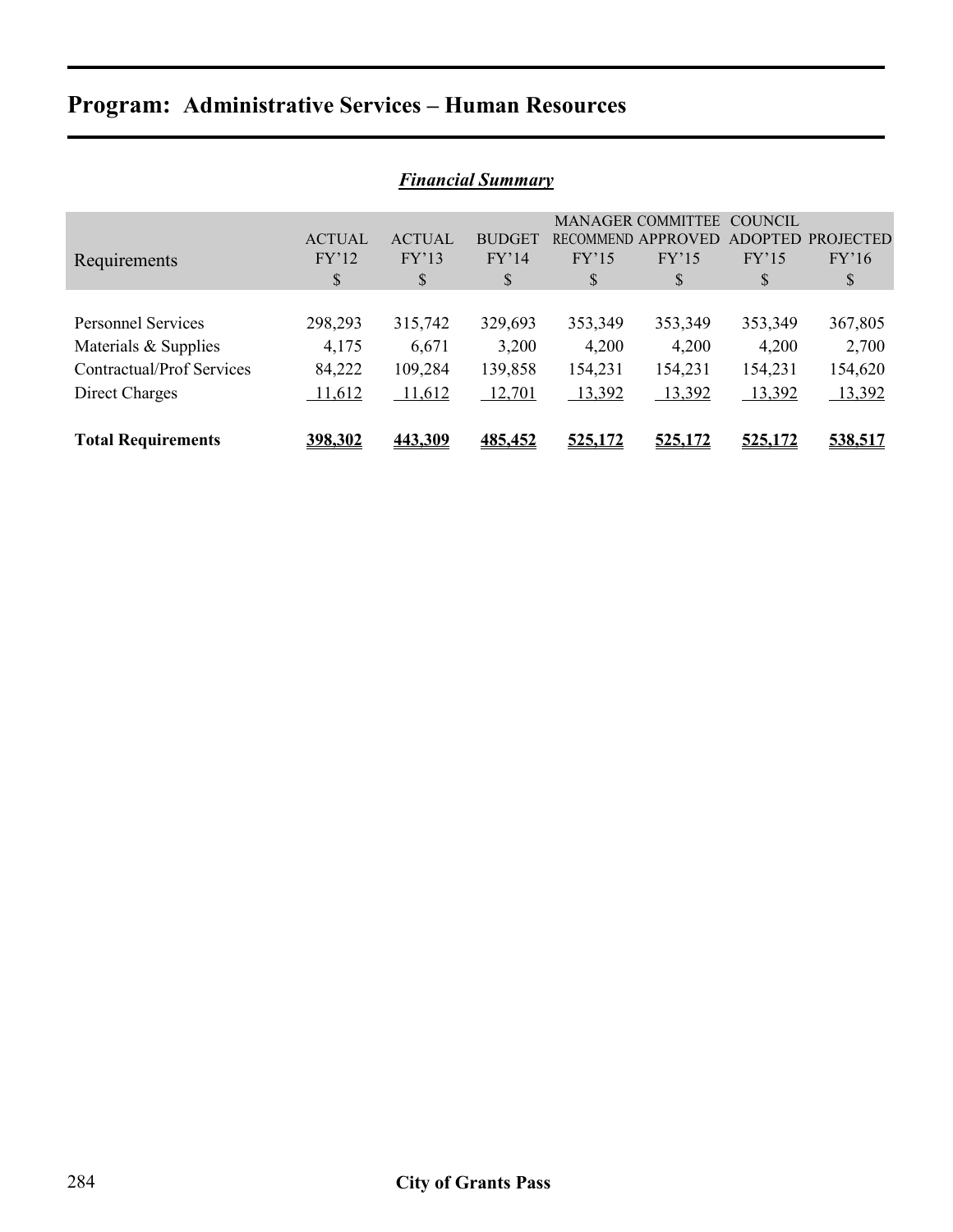|                          |               |               | r ersonnel    |         |                          |              |                   |
|--------------------------|---------------|---------------|---------------|---------|--------------------------|--------------|-------------------|
|                          |               |               |               |         | <b>MANAGER COMMITTEE</b> | COUNCIL      |                   |
|                          | <b>BUDGET</b> | <b>BUDGET</b> | <b>BUDGET</b> |         | RECOMMEND APPROVED       |              | ADOPTED PROJECTED |
|                          | FY'12         | FY'13         | FY'14         | FY'15   | FY'15                    | FY'15        | FY'16             |
|                          | #             | #             | #             | #       | #                        | #            | #                 |
| Human Resources Director | 1.000         | 1.000         | 1.000         | 1.000   | 1.000                    | 1.000        | 1.000             |
| Personnel Analyst        | 1.000         | 1.000         | 1.000         | 1.000   | 1.000                    | 1.000        | 1.000             |
| Personnel Technician     | 0.500         | 0.500         | 0.750         | 0.750   | 0.750                    | 0.750        | 0.750             |
| Office Assistant I       | 0.500         | 0.500         | 0.500         | 0.500   | 0.500                    | 0.500        | 0.500             |
| Subtotal                 | 3.000         | 3.000         | 3.250         | 3.250   | 3.250                    | 3.250        | <i>3.250</i>      |
| Human Resources Director |               |               |               |         |                          |              |                   |
| To: Workers Comp         | 0.000         | (0.020)       | (0.020)       | (0.020) | (0.020)                  | (0.020)      | (0.020)           |
| Personnel Analyst        |               |               |               |         |                          |              |                   |
| To: Workers Comp         | (0.125)       | (0.125)       | (0.150)       | (0.200) | (0.200)                  | (0.200)      | (0.200)           |
| Subtotal Distributed     | (0.125)       | (0.145)       | (0.170)       | (0.220) | (0.220)                  | (0.220)      | (0.220)           |
| <b>Total Positions</b>   | <u>2.875</u>  | 2.855         | 3.080         | 3.030   | 3.030                    | <u>3.030</u> | 3.030             |
| Temporary/Seasonal Hours | $\frac{0}{2}$ | 480           | 600           | 640     | 640                      | 640          | 640               |

### *Personnel*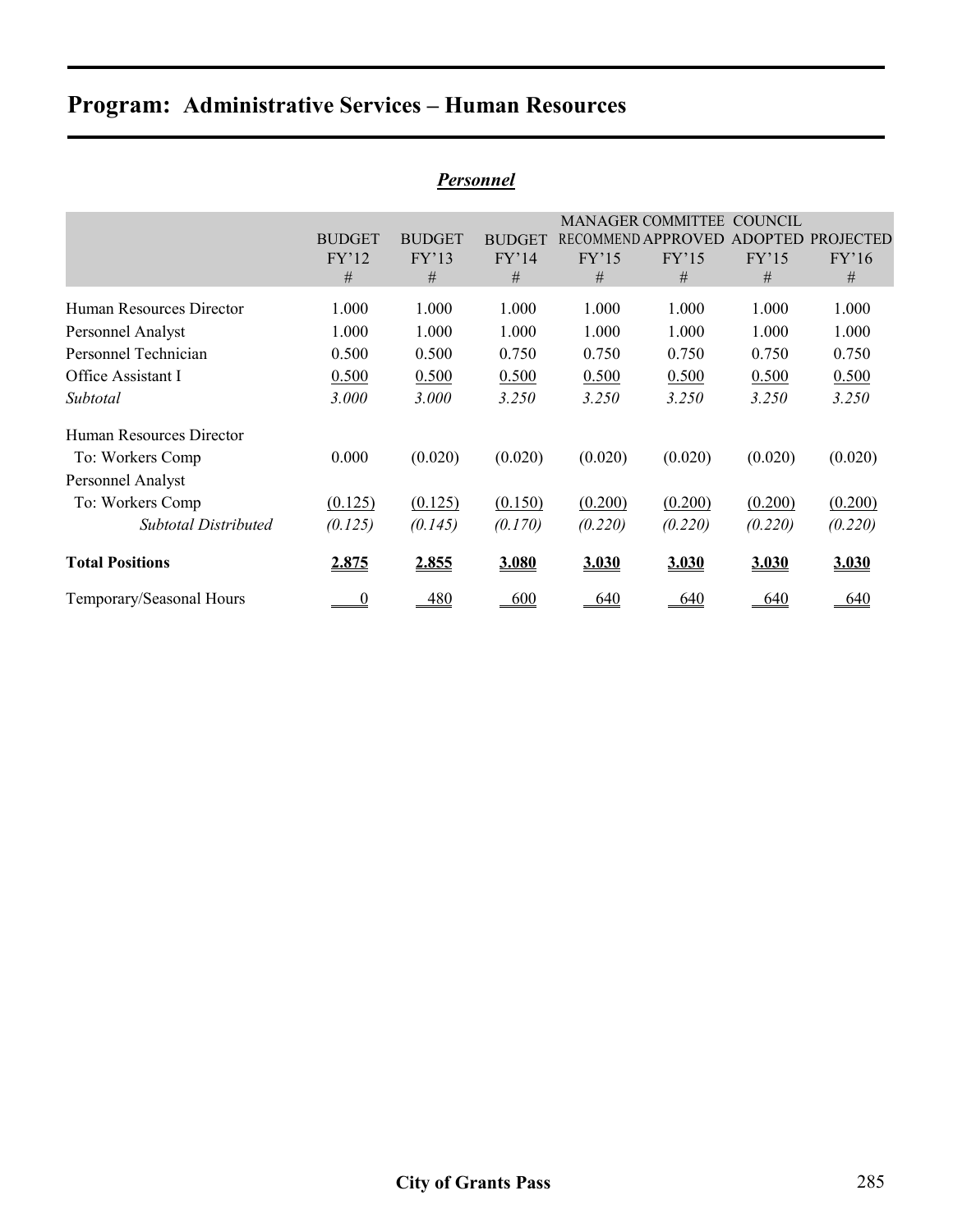## **Program: Administrative Services – General Program Operations**

#### *Mission Statement:*

*"The mission of the Administrative Services Department is to provide efficient and effective administration and management services for the City Council, City Departments and Programs, City Staff and the Citizens of Grants Pass."* 

#### *Services Delivered:*

This activity provides for those expenditures that do not fall within a single activity, yet provide service to the entire organization and its staff.

#### *FY'15 Anticipated Accomplishments & Corresponding Council Goal - Strategic Plan Item:*

The activity provides the budget for internal support services to the entire organization. This support includes the purchase of office supplies, postage, and service and maintenance for major copy machines. This budget provides the citywide training, education reimbursement program, employee recognition and other professional services that serve the City as a whole.

#### *Budget Highlights:*

An increase to the training budget has facilitated employee training to assist in our goal of developing an organizational culture of customer service.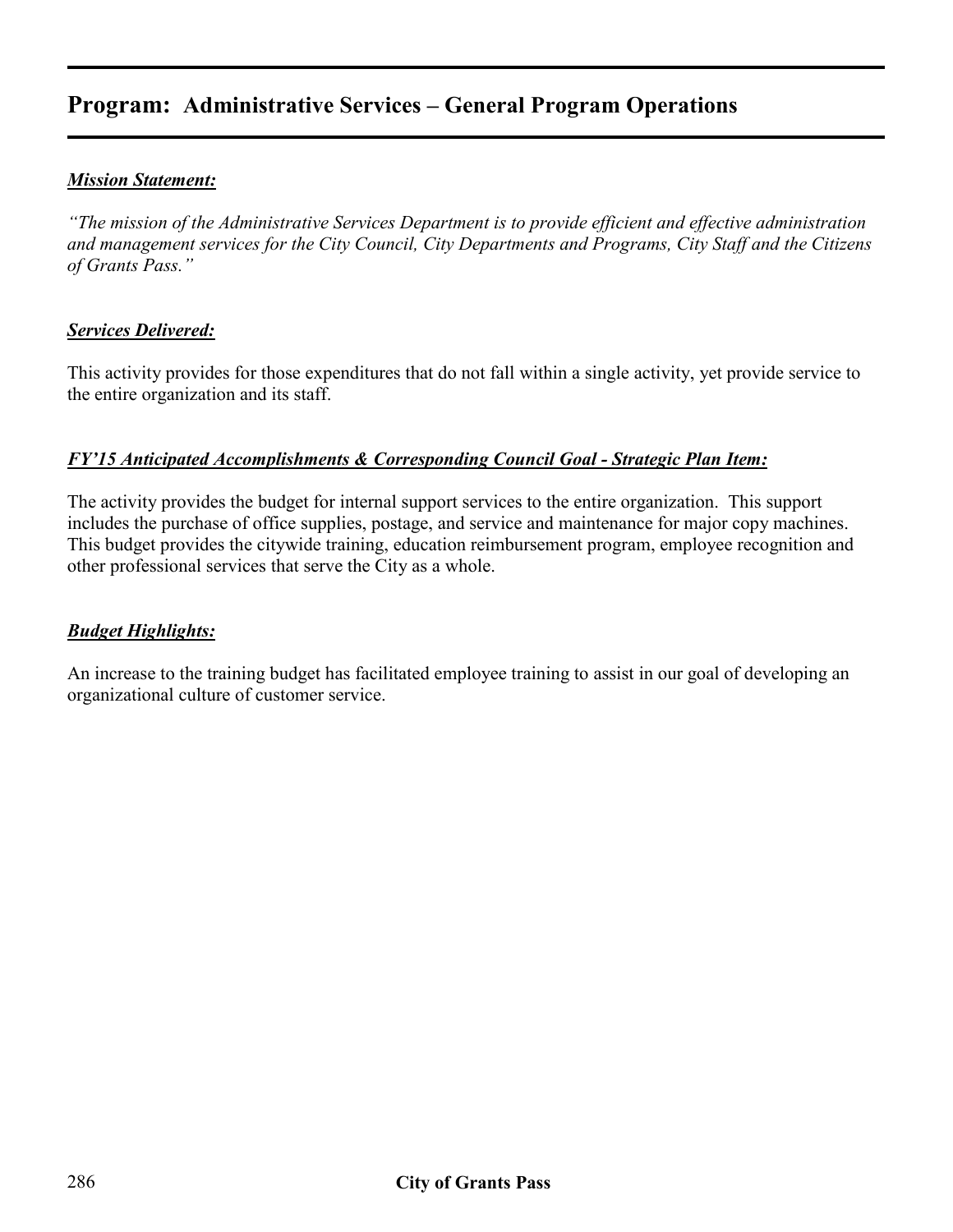## **Program: Administrative Services – General Program Operations**

| <b>Financial Summary</b>         |                  |               |                  |          |                          |                |                  |  |  |
|----------------------------------|------------------|---------------|------------------|----------|--------------------------|----------------|------------------|--|--|
|                                  |                  |               |                  |          | <b>MANAGER COMMITTEE</b> | <b>COUNCIL</b> |                  |  |  |
|                                  | <b>ACTUAL</b>    | <b>ACTUAL</b> | <b>BUDGET</b>    |          | RECOMMEND APPROVED       | <b>ADOPTED</b> | <b>PROJECTED</b> |  |  |
| Requirements                     | FY'12            | FY'13         | FY'14            | FY'15    | FY'15                    | FY'15          | FY'16            |  |  |
|                                  | \$               | \$            | $\mathcal{S}$    | \$       | \$                       | \$             | \$               |  |  |
|                                  |                  |               |                  |          |                          |                |                  |  |  |
| <b>Personnel Services</b>        | 17,397           | 12,071        | 16,000           | 16,000   | 16,000                   | 16,000         | 16,000           |  |  |
| Materials & Supplies             | 18,482           | 19,504        | 27,800           | 27,800   | 27,800                   | 27,800         | 28,800           |  |  |
| <b>Contractual/Prof Services</b> | 106,644          | 96,724        | 147,200          | 147,700  | 147,700                  | 147,700        | 147,700          |  |  |
| Direct Charges                   | 69,244           | 69,871        | 75,890           | 79,415   | 79,415                   | 79,415         | 79,615           |  |  |
| Capital Outlay                   | $\boldsymbol{0}$ | $\theta$      | 10,000           | 10,000   | 10,000                   | 10,000         | 10,000           |  |  |
| <b>Indirect Charges</b>          | $\boldsymbol{0}$ | $\mathbf{0}$  | $\boldsymbol{0}$ | 69,020   | 69,020                   | 69,020         | 71,990           |  |  |
| <b>Subtotal Expenditures</b>     | 211,767          | 198,170       | 276,890          | 349,935  | 349,935                  | 349,935        | 354,105          |  |  |
|                                  |                  |               |                  |          |                          |                |                  |  |  |
| Contingencies                    | $\theta$         | $\Omega$      | 540,996          | 450,779  | 450,779                  | 450,779        | 291,601          |  |  |
| <b>Ending Balance</b>            | 603,610          | 715,386       | $\theta$         | $\Omega$ | $\Omega$                 | 0              | $\theta$         |  |  |
| <b>Total Requirements</b>        | 815,377          | 913,556       | 817,886          | 800,714  | 800,714                  | 800,714        | 645,706          |  |  |

#### *Financial Summary*

### *Capital Outlay/By Item*

| Conference Room Upgrade     | 10,000 | 10,000         | 10,000         | 10,000         | 10,000         |
|-----------------------------|--------|----------------|----------------|----------------|----------------|
| <b>Total Capital Outlay</b> | 10,000 | <u> 10,000</u> | <u> 10,000</u> | <u> 10,000</u> | <u> 10,000</u> |